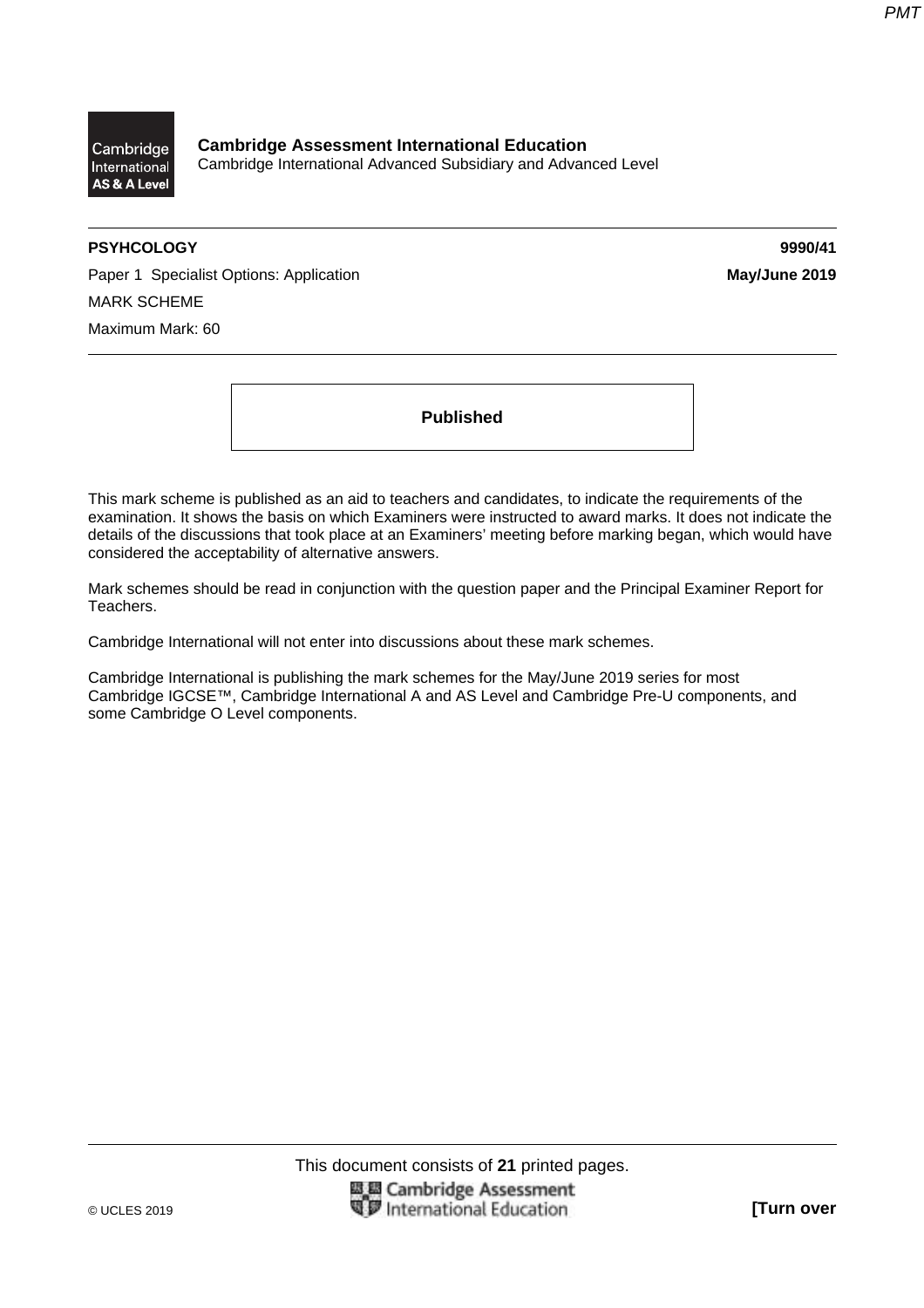# **Generic Marking Principles**

These general marking principles must be applied by all examiners when marking candidate answers. They should be applied alongside the specific content of the mark scheme or generic level descriptors for a question. Each question paper and mark scheme will also comply with these marking principles.

GENERIC MARKING PRINCIPLE 1:

Marks must be awarded in line with:

- the specific content of the mark scheme or the generic level descriptors for the question
- the specific skills defined in the mark scheme or in the generic level descriptors for the question
- the standard of response required by a candidate as exemplified by the standardisation scripts.

GENERIC MARKING PRINCIPLE 2:

Marks awarded are always **whole marks** (not half marks, or other fractions).

GENERIC MARKING PRINCIPLE 3:

Marks must be awarded **positively**:

- marks are awarded for correct/valid answers, as defined in the mark scheme. However, credit is given for valid answers which go beyond the scope of the syllabus and mark scheme, referring to your Team Leader as appropriate
- marks are awarded when candidates clearly demonstrate what they know and can do
- marks are not deducted for errors
- marks are not deducted for omissions
- answers should only be judged on the quality of spelling, punctuation and grammar when these features are specifically assessed by the question as indicated by the mark scheme. The meaning, however, should be unambiguous.

GENERIC MARKING PRINCIPLE 4:

Rules must be applied consistently e.g. in situations where candidates have not followed instructions or in the application of generic level descriptors.

GENERIC MARKING PRINCIPLE 5:

Marks should be awarded using the full range of marks defined in the mark scheme for the question (however; the use of the full mark range may be limited according to the quality of the candidate responses seen).

GENERIC MARKING PRINCIPLE 6:

Marks awarded are based solely on the requirements as defined in the mark scheme. Marks should not be awarded with grade thresholds or grade descriptors in mind.

*PMT*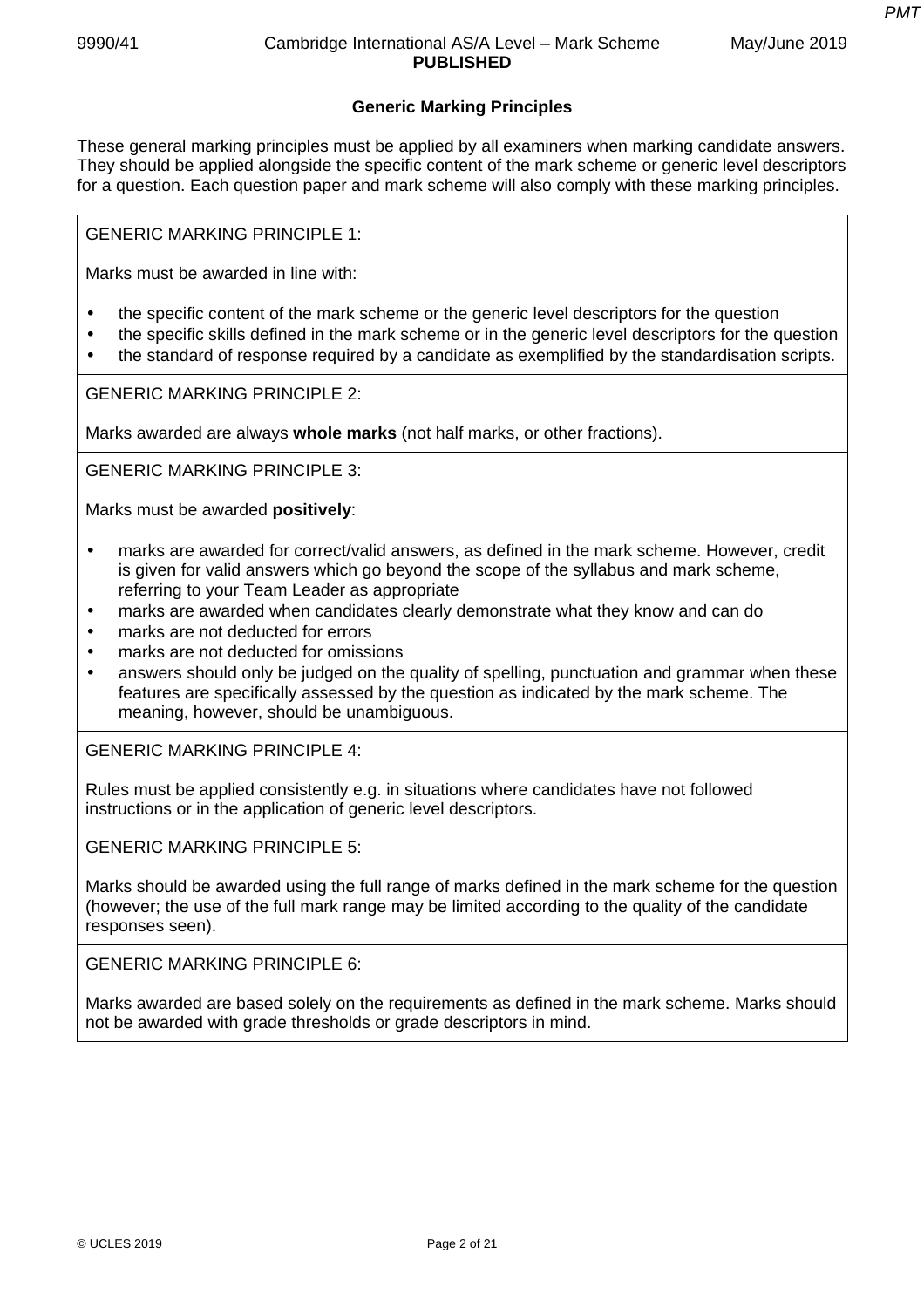*PMT*

|                   |          | Section A: Stimulus (Generic response descriptor)                                                                                                                                                                                                                                                                                   |
|-------------------|----------|-------------------------------------------------------------------------------------------------------------------------------------------------------------------------------------------------------------------------------------------------------------------------------------------------------------------------------------|
| (a)               | $0 - 2$  | <b>1 mark</b> for basic answer e.g. identification.<br>1 mark for elaboration / example.                                                                                                                                                                                                                                            |
| (b)               | $0 - 4$  | Question always requires two 'things'<br>1 mark basic answer. 2 marks elaboration.<br>Max. 2 marks if only 'one' is answered.                                                                                                                                                                                                       |
| (c)               | $0 - 4$  | Questions require either one or two 'things'<br>If two: 1 mark basic answer. 2 marks elaboration.<br><b>If one: 1–2 marks</b> basic answer. <b>3–4 marks</b> detailed answer / elaboration.<br>If two required and only one provided, max. 2 marks.                                                                                 |
| (d)               | $0 - 5$  | Question requires discussion. Question always plural of each argument.<br>Question always requires conclusion.<br>1 mark for each for / against argument (however detailed) up to 4 max. 1 mark for<br>conclusion.<br><b>Note:</b> If three (or more) arguments for one side, best two credited. If one side only,<br>max. 2 marks. |
| $\mathbf{\Omega}$ | $\Omega$ | No response worthy of credit.                                                                                                                                                                                                                                                                                                       |

|                | Section C: Essay / Evaluate (Generic response descriptor) |                                                                                                                                                                                                                                                                                                                                                                                                                  |  |  |
|----------------|-----------------------------------------------------------|------------------------------------------------------------------------------------------------------------------------------------------------------------------------------------------------------------------------------------------------------------------------------------------------------------------------------------------------------------------------------------------------------------------|--|--|
| Level          | <b>Marks</b>                                              | Level Descriptor                                                                                                                                                                                                                                                                                                                                                                                                 |  |  |
| 4              | $10 - 12$                                                 | <b>Both sides</b> of the argument are considered and are relevant to the question.<br>$\bullet$<br>Appropriate examples are included which fully support both sides.<br>$\bullet$<br>Discussion is detailed with good understanding and clear expression.<br>$\bullet$<br>A conclusion is drawn with appropriate justification.<br>$\bullet$                                                                     |  |  |
| 3              | $7 - 9$                                                   | <b>Both sides</b> of the argument are considered and are relevant to the question.<br>$\bullet$<br>They may be imbalanced in terms of quality or quantity.<br>Some examples are included, are appropriate and often support both sides.<br>$\bullet$<br>The answer shows good discussion with reasonable understanding.<br>$\bullet$<br>A basic conclusion is drawn with little or no justification<br>$\bullet$ |  |  |
| $\overline{2}$ | $4 - 6$                                                   | Reasons are limited to one side of the argument / [both sides basic]<br>$\bullet$<br>Limited reference to examples, or lack of detail.<br>$\bullet$<br>The answer shows some understanding.<br>$\bullet$<br>There is no conclusion.<br>$\bullet$                                                                                                                                                                 |  |  |
| 1              | $1 - 3$                                                   | Anecdotal discussion, brief detail, minimal relevance. Very limited range.<br>Discussion may be inaccurate or incomplete.<br>$\bullet$<br>May evaluate topic area studies, making only indirect reference to the<br>$\bullet$<br>question.<br>[may describe relevant studies with minimal reference to the question].<br>$\bullet$                                                                               |  |  |
| $\Omega$       | $\Omega$                                                  | No response worthy of credit.<br>$\bullet$                                                                                                                                                                                                                                                                                                                                                                       |  |  |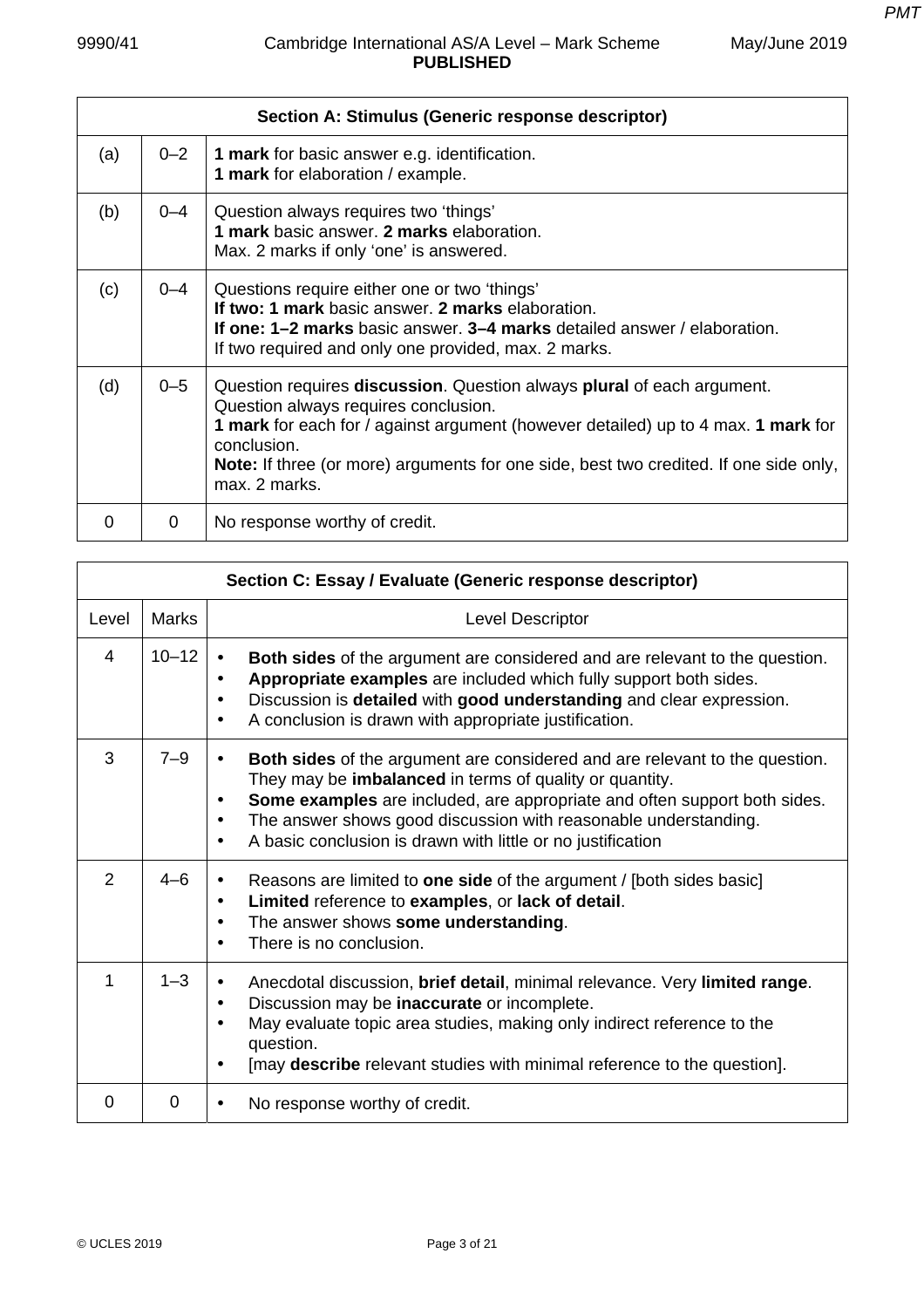|                | Section B: Design a study question part (a) (Generic response descriptor) |                                                                                                                                                                                                                                                                                                                                                                                                                                                                                                                                                                                                                                                                          |  |
|----------------|---------------------------------------------------------------------------|--------------------------------------------------------------------------------------------------------------------------------------------------------------------------------------------------------------------------------------------------------------------------------------------------------------------------------------------------------------------------------------------------------------------------------------------------------------------------------------------------------------------------------------------------------------------------------------------------------------------------------------------------------------------------|--|
| Level          | <b>Marks</b>                                                              | Level Descriptor                                                                                                                                                                                                                                                                                                                                                                                                                                                                                                                                                                                                                                                         |  |
| $\overline{4}$ | $9 - 10$                                                                  | The design is appropriate to the named investigation and is based on<br>$\bullet$<br>thorough psychological knowledge.<br>The design is accurate, coherent and detailed, and it tests the proposed<br>$\bullet$<br>investigation competently.<br>Four or five design features are included. The features are clearly applied to<br>$\bullet$<br>the design throughout the answer and the candidate clearly understands the<br>main features involved in designing an investigation.<br>The response has proposed an appropriate design, has applied a range of<br>$\bullet$<br>relevant methodological design features with competence and shown clear<br>understanding. |  |
| 3              | $7 - 8$                                                                   | The design is appropriate to the named investigation and is based on good<br>$\bullet$<br>psychological knowledge.<br>The design is accurate, coherent and detailed, and it tests the propose<br>$\bullet$<br>investigation competently.<br>Two or three design features are included. The features are often applied to<br>$\bullet$<br>the design and the candidate shows good understanding in places.<br>The response has proposed an appropriate design, has applied some<br>$\bullet$<br>relevant methodological design features and has shown good understanding.                                                                                                 |  |
| $\overline{2}$ | $4 - 6$                                                                   | The design is mostly appropriate to the named investigation and is based on<br>$\bullet$<br>psychological knowledge.<br>The design is mostly accurate, coherent and detailed in places and it tests the<br>$\bullet$<br>proposed investigation.<br>Design features are limited in their understanding.<br>$\bullet$                                                                                                                                                                                                                                                                                                                                                      |  |
| $\mathbf{1}$   | $1 - 3$                                                                   | The design may not be appropriate to the named investigation and use of<br>$\bullet$<br>terminology is sparse or absent. Basic psychological understanding is shown.<br>The design lacks coherence and is limited in understanding.<br>$\bullet$<br>One or two appropriate design features are identified but incorrectly applied.<br>$\bullet$<br>The response lacks detail.                                                                                                                                                                                                                                                                                            |  |
| $\overline{0}$ | $\overline{0}$                                                            | No response worthy of credit. The candidate describes the study listed on the<br>$\bullet$<br>syllabus.                                                                                                                                                                                                                                                                                                                                                                                                                                                                                                                                                                  |  |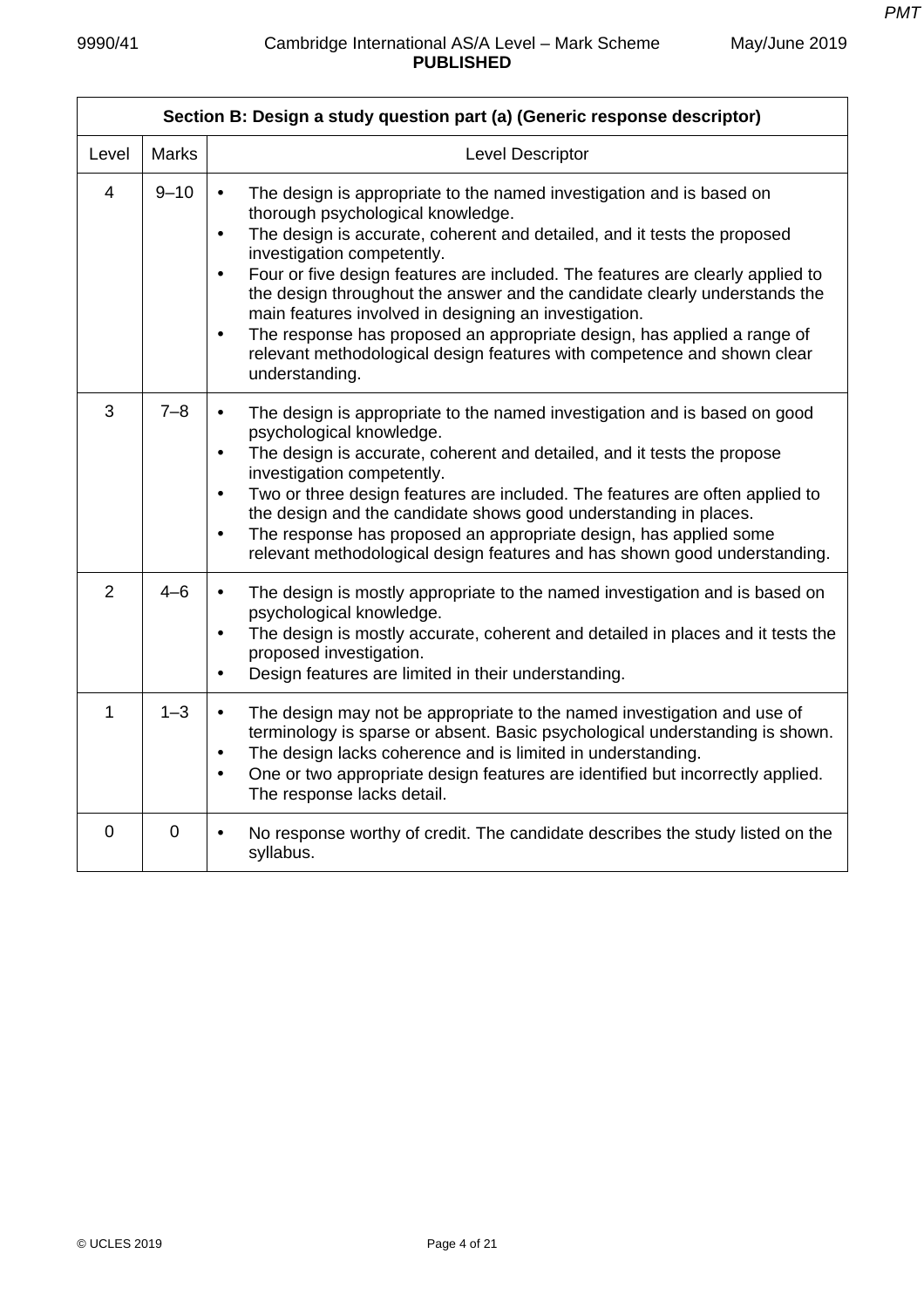|              | Section B: Explain a study question part (b) (Generic response descriptor) |                                                                                                                                                                                                                                                                                                                                                                                                                                                                                                                                                                                                                                                                                |  |
|--------------|----------------------------------------------------------------------------|--------------------------------------------------------------------------------------------------------------------------------------------------------------------------------------------------------------------------------------------------------------------------------------------------------------------------------------------------------------------------------------------------------------------------------------------------------------------------------------------------------------------------------------------------------------------------------------------------------------------------------------------------------------------------------|--|
| Level        | <b>Marks</b>                                                               | <b>Level Descriptor</b>                                                                                                                                                                                                                                                                                                                                                                                                                                                                                                                                                                                                                                                        |  |
| 3            | $6 - 8$                                                                    | Quality and depth of explanation is thorough.<br>$\bullet$<br>Description of knowledge is accurate, coherent and detailed.<br>$\bullet$<br>Use of terms is accurate and use of psychological terminology is<br>$\bullet$<br>comprehensive.<br>Understanding of methodology (such as elaboration, use of example, quality<br>$\bullet$<br>of description) is very good.<br>The design is effectively explained in relation to the topic area.<br>$\bullet$<br>There is a balance of methodology and topic area / relevant study knowledge.<br>$\bullet$                                                                                                                         |  |
| 2            | $4 - 5$                                                                    | Quality of explanation and depth of explanation is competent.<br>$\bullet$<br>Description of knowledge is mainly accurate, coherent and reasonably<br>$\bullet$<br>detailed.<br>Use of terms is mainly accurate and use of psychological terminology is<br>$\bullet$<br>competent.<br>Understanding of methodology (such as elaboration, use of example, quality<br>$\bullet$<br>of description) is good.<br>The design is adequately explained in relation to the topic area.<br>$\bullet$<br>There is an imbalance of methodology and topic area / relevant study<br>$\bullet$<br>knowledge.<br>Max. 5 marks if only methodological or psychological decisions.<br>$\bullet$ |  |
| $\mathbf{1}$ | $1 - 3$                                                                    | Quality of explanation and depth of explanation is basic.<br>$\bullet$<br>Description of knowledge is often accurate, generally coherent, but lacks<br>$\bullet$<br>detail.<br>Use of terms is basic and use of psychological terminology is adequate.<br>$\bullet$<br>Understanding of methodology (such as elaboration, use of example, quality<br>$\bullet$<br>of description) is limited.<br>The design is poorly explained in relation to the topic area.<br>$\bullet$<br>There is an imbalance of methodology and topic area / relevant study<br>$\bullet$<br>knowledge.                                                                                                 |  |
| $\mathbf 0$  | $\mathbf 0$                                                                | No response worthy of credit<br>$\bullet$                                                                                                                                                                                                                                                                                                                                                                                                                                                                                                                                                                                                                                      |  |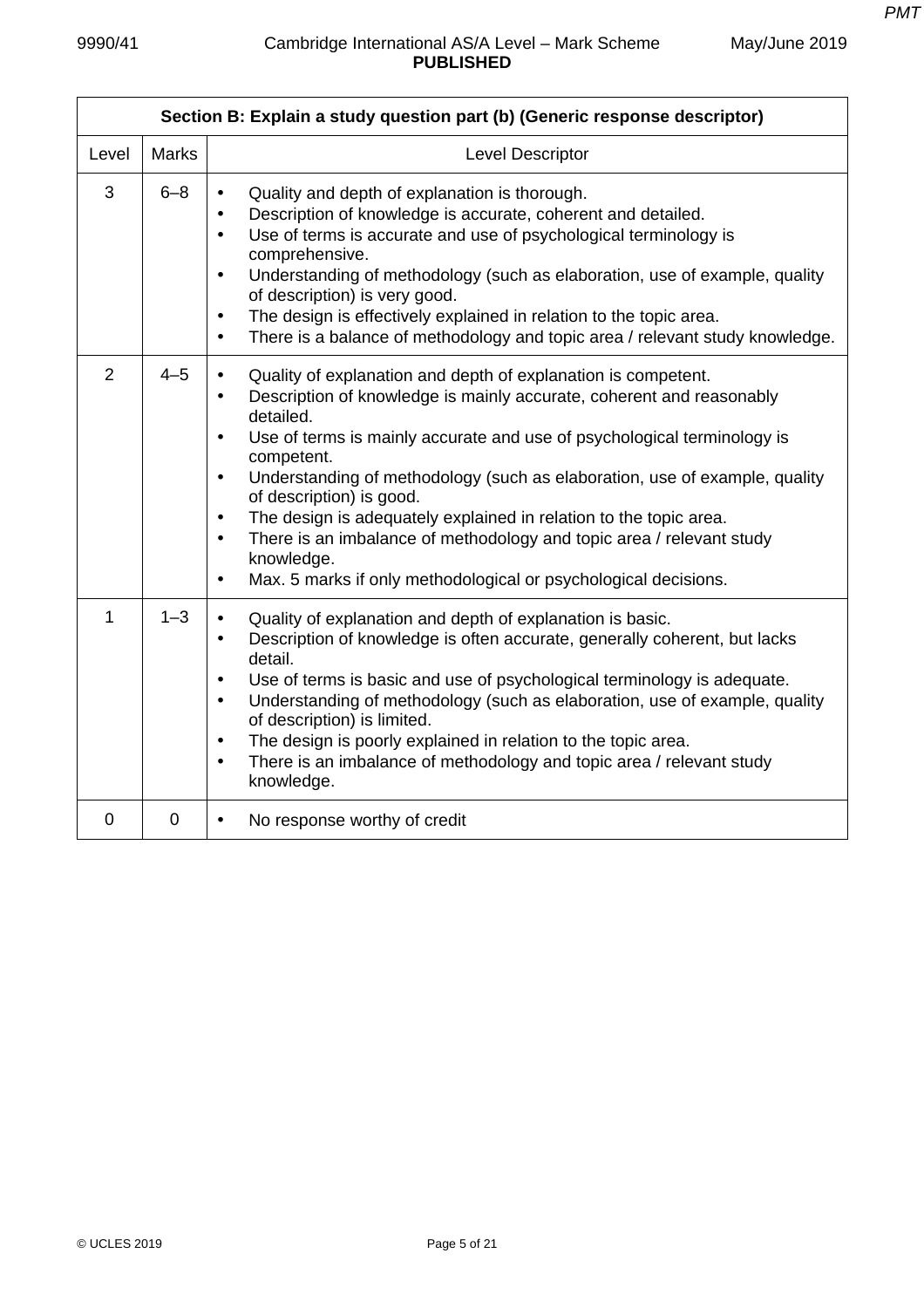| Question | <b>Answer</b>                                                                                                                                                                                                                                                                                | <b>Marks</b> |
|----------|----------------------------------------------------------------------------------------------------------------------------------------------------------------------------------------------------------------------------------------------------------------------------------------------|--------------|
|          | Section A: Psychology and abnormality                                                                                                                                                                                                                                                        |              |
| 1        | Miller (2010) described the case study of 'John' who received impulse control therapy.<br>John was a 35-year-old successful banker, but had a long history of gambling problems.<br>In 10 years, John lost more than \$1 000 000 playing poker.                                              |              |
| 1(a)     | Explain the 'feeling-state' theory of impulse control disorders.                                                                                                                                                                                                                             | $\mathbf{2}$ |
|          | Most likely answer (other appropriate responses to be credited):                                                                                                                                                                                                                             |              |
|          | The 'feeling state' is when positive feelings are linked with specific events<br>and form a 'state-dependent' memory.                                                                                                                                                                        |              |
|          | Marks: 1 mark 'positive feelings linked to an event' 2 marks 'form a state-<br>dependent memory'.                                                                                                                                                                                            |              |
| 1(b)     | Give two differences between impulse control disorder protocol (ICDP)<br>and eye movement desensitisation and reprocessing (EMDR).                                                                                                                                                           | 4            |
|          | Most likely answer (other appropriate responses to be credited):                                                                                                                                                                                                                             |              |
|          | EMDR is involves in reducing the <i>negative</i> beliefs caused by traumatic<br>$\bullet$<br>events (such as PTSD). ICDP involves trying to reduce the positive<br>beliefs associated with a feeling state.<br>EMDR effectiveness can be assessed using the Subjective Units of<br>$\bullet$ |              |
|          | Disturbance Scale. (SUDS). The effectiveness of ICDP can be<br>assessed using the Positive Feeling Scale (PFS).                                                                                                                                                                              |              |
|          | Marks: 2 marks for difference (i.e. both sides must be stated for full marks)<br>1 mark if both sides are not stated or merely described $\times$ 2                                                                                                                                          |              |
| 1(c)     | Suggest two cognitive-behavioural treatments for impulse control<br>disorders.                                                                                                                                                                                                               | 4            |
|          | Most likely answer (other appropriate responses to be credited):                                                                                                                                                                                                                             |              |
|          | <b>Covert sensitisation</b> (Glover, 2011), is where an imagined (and so<br>$\bullet$<br>covert) aversive stimulus (such as being caught or feeling nauseous)<br>is paired with an undesirable behaviour so that behaviour is not<br>repeated.                                               |              |
|          | Imaginal desensitisation (Blaszczynski and Nower, 2002), involves<br>$\bullet$<br>teaching progressive muscle relaxation with the person visualising<br>themselves being exposed to the situation that triggers the drive to<br>carry out the impulsive behaviour.                           |              |
|          | Marks: 1 mark basic answer (identification), 2 marks detailed answer /<br>elaboration $\times$ 2.                                                                                                                                                                                            |              |
|          | Note: 0 marks for aversion therapy (a behavioural therapy) or token<br>economy.                                                                                                                                                                                                              |              |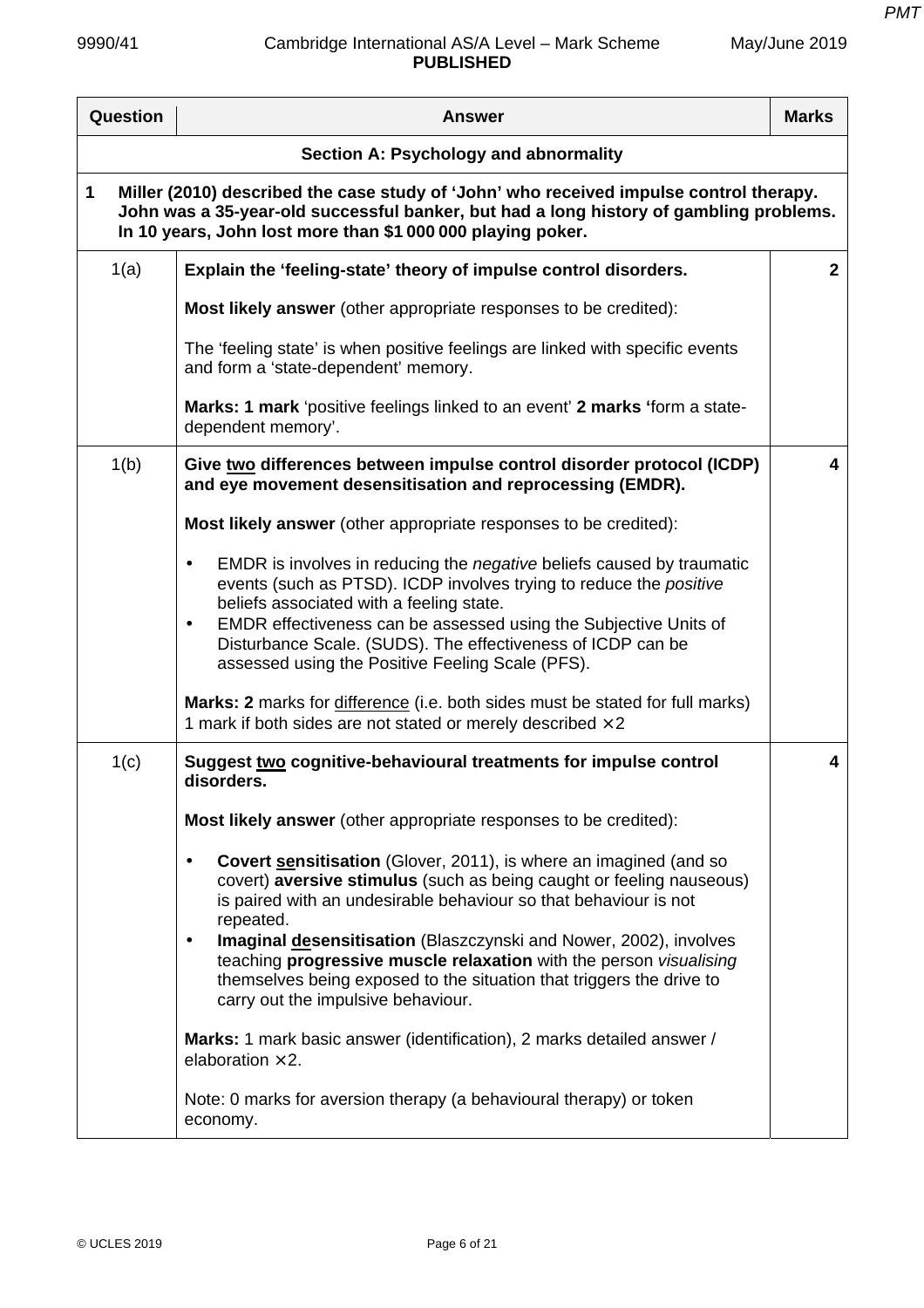| Question | <b>Answer</b>                                                                                                                                                                                                                                                                                                                                                                                                                                       | <b>Marks</b> |
|----------|-----------------------------------------------------------------------------------------------------------------------------------------------------------------------------------------------------------------------------------------------------------------------------------------------------------------------------------------------------------------------------------------------------------------------------------------------------|--------------|
| 1(d)     | Discuss the strengths and weaknesses of using case studies to<br>investigate impulse control therapy. You should include a conclusion<br>in your answer.                                                                                                                                                                                                                                                                                            | 5            |
|          | Marks: Question requires discussion; always plural of each argument,<br>and always requires conclusion.                                                                                                                                                                                                                                                                                                                                             |              |
|          | 1 mark for each advantage / disadvantage (however detailed) and related<br>to the question up to 4 max. 2 marks max. for two strengths / weaknesses<br>unrelated to the question. 1 mark for conclusion.                                                                                                                                                                                                                                            |              |
|          | Most likely answer (other appropriate responses to be credited):                                                                                                                                                                                                                                                                                                                                                                                    |              |
|          | <b>Strengths:</b><br>The general principles of the therapy can apply to other people<br>$\bullet$<br>A case study gives in-depth detail showing how therapy can work in<br>$\bullet$<br>specific cases.<br>If many case studies produce similar results, it is possible to generalise.<br>$\bullet$                                                                                                                                                 |              |
|          | <b>Weaknesses:</b><br>$\bullet$<br>No standardised measurement was taken,<br>The therapist was the assessor,<br>$\bullet$<br>The case study may not generalise to other people with gambling<br>$\bullet$<br>problems or other types of impulse-control problems,<br>No objective behavioural assessments were conducted,<br>$\bullet$<br>A longer term follow-up is necessary to determine if the impulse-control<br>$\bullet$<br>problems return. |              |
|          | <b>Conclusion:</b> any appropriate conclusion drawn from the discussion that has<br>been presented. 1 mark if appropriate. A conclusion is a 'decision reached<br>by reasoning' and so a summary of points already made scores 0 marks.                                                                                                                                                                                                             |              |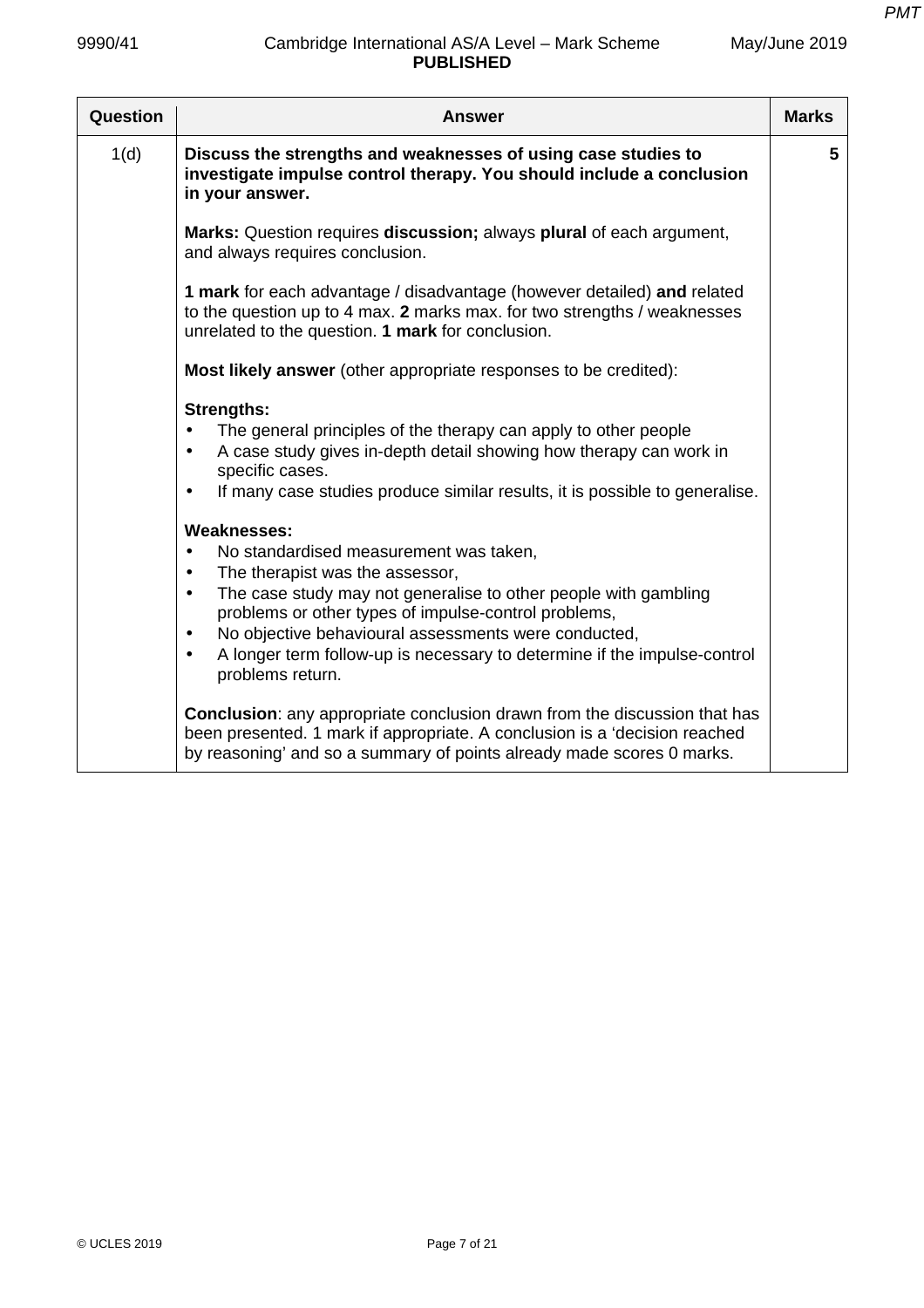| Question                                                                                                                                                                                                                                                                                       | <b>Answer</b>                                                                                                                                                                                                                                                                                                                                                                                                                                                                                                                                                                                                                                                                                                                       | <b>Marks</b>   |
|------------------------------------------------------------------------------------------------------------------------------------------------------------------------------------------------------------------------------------------------------------------------------------------------|-------------------------------------------------------------------------------------------------------------------------------------------------------------------------------------------------------------------------------------------------------------------------------------------------------------------------------------------------------------------------------------------------------------------------------------------------------------------------------------------------------------------------------------------------------------------------------------------------------------------------------------------------------------------------------------------------------------------------------------|----------------|
| Section A: Psychology and consumer behaviour                                                                                                                                                                                                                                                   |                                                                                                                                                                                                                                                                                                                                                                                                                                                                                                                                                                                                                                                                                                                                     |                |
| Gil et al. (2009) identified five shopper profiles. One type is the Raider, who walks fast,<br>$\mathbf{2}$<br>makes decisions quickly and has a preference for main aisles. Raiders go far into the<br>store if necessary, on 'top-up' or 'food for tonight' missions. Most Raiders are male. |                                                                                                                                                                                                                                                                                                                                                                                                                                                                                                                                                                                                                                                                                                                                     |                |
| 2(a)                                                                                                                                                                                                                                                                                           | Explain how the data on shopper movement patterns was gathered<br>from participants.                                                                                                                                                                                                                                                                                                                                                                                                                                                                                                                                                                                                                                                | $\overline{2}$ |
|                                                                                                                                                                                                                                                                                                | Most likely answer (other appropriate responses to be credited):                                                                                                                                                                                                                                                                                                                                                                                                                                                                                                                                                                                                                                                                    |                |
|                                                                                                                                                                                                                                                                                                | Interviewing participants on entry to the store to tag them<br>$\bullet$<br>Movement was tracked by CCTV<br>$\bullet$<br>Interviewing participants when leaving the store (on exit).<br>$\bullet$                                                                                                                                                                                                                                                                                                                                                                                                                                                                                                                                   |                |
|                                                                                                                                                                                                                                                                                                | Marks: 1 mark for basic answer 1 mark for elaboration / example.                                                                                                                                                                                                                                                                                                                                                                                                                                                                                                                                                                                                                                                                    |                |
| 2(b)                                                                                                                                                                                                                                                                                           | Suggest two advantages of the way in which this data was gathered.                                                                                                                                                                                                                                                                                                                                                                                                                                                                                                                                                                                                                                                                  | 4              |
|                                                                                                                                                                                                                                                                                                | <b>Most likely answer</b> (other appropriate responses to be credited):                                                                                                                                                                                                                                                                                                                                                                                                                                                                                                                                                                                                                                                             |                |
|                                                                                                                                                                                                                                                                                                | People are tagged and video recordings taken; no-one is talking to<br>$\bullet$<br>them or walking with them; no researcher influencing behaviour.<br>The recordings are objective data and fact.<br>$\bullet$<br>Using video recordings allows replays and inter-rater reliability to be<br>$\bullet$<br>tested.                                                                                                                                                                                                                                                                                                                                                                                                                   |                |
|                                                                                                                                                                                                                                                                                                | <b>Marks:</b> 1 mark basic answer, 2 marks detailed answer / elaboration $\times$ 2.                                                                                                                                                                                                                                                                                                                                                                                                                                                                                                                                                                                                                                                |                |
| 2(c)                                                                                                                                                                                                                                                                                           | Outline two shopper profiles, other than the Raider.                                                                                                                                                                                                                                                                                                                                                                                                                                                                                                                                                                                                                                                                                | 4              |
|                                                                                                                                                                                                                                                                                                | Most likely answer:                                                                                                                                                                                                                                                                                                                                                                                                                                                                                                                                                                                                                                                                                                                 |                |
|                                                                                                                                                                                                                                                                                                | The specialist: short trip; focus on few products; mainly top-up; 58%<br>baskets and 30% shallow trolley; 42% top-up and 31% non-food<br>missions.<br>The natives: long and very long trips; visit specific aisles; 90% take a<br>$\bullet$<br>trolley; 58% top-up and 37% main mission.<br>The tourist: short to medium trips; fast-moving; look more than buy;<br>$\bullet$<br>68% take a trolley; 82% on a top-up mission.<br>The explorer: very long trips; go everywhere more than once; interact<br>$\bullet$<br>with products; buy a lot; 62% female alone; 87% take a trolley; 82% on<br>a main mission.<br><b>Marks:</b> 1 mark identification of profile, 2 marks detailed answer / elaboration<br>(as above) $\times$ 2. |                |
|                                                                                                                                                                                                                                                                                                |                                                                                                                                                                                                                                                                                                                                                                                                                                                                                                                                                                                                                                                                                                                                     |                |
|                                                                                                                                                                                                                                                                                                | Note: accept logical points that fit the type identified.                                                                                                                                                                                                                                                                                                                                                                                                                                                                                                                                                                                                                                                                           |                |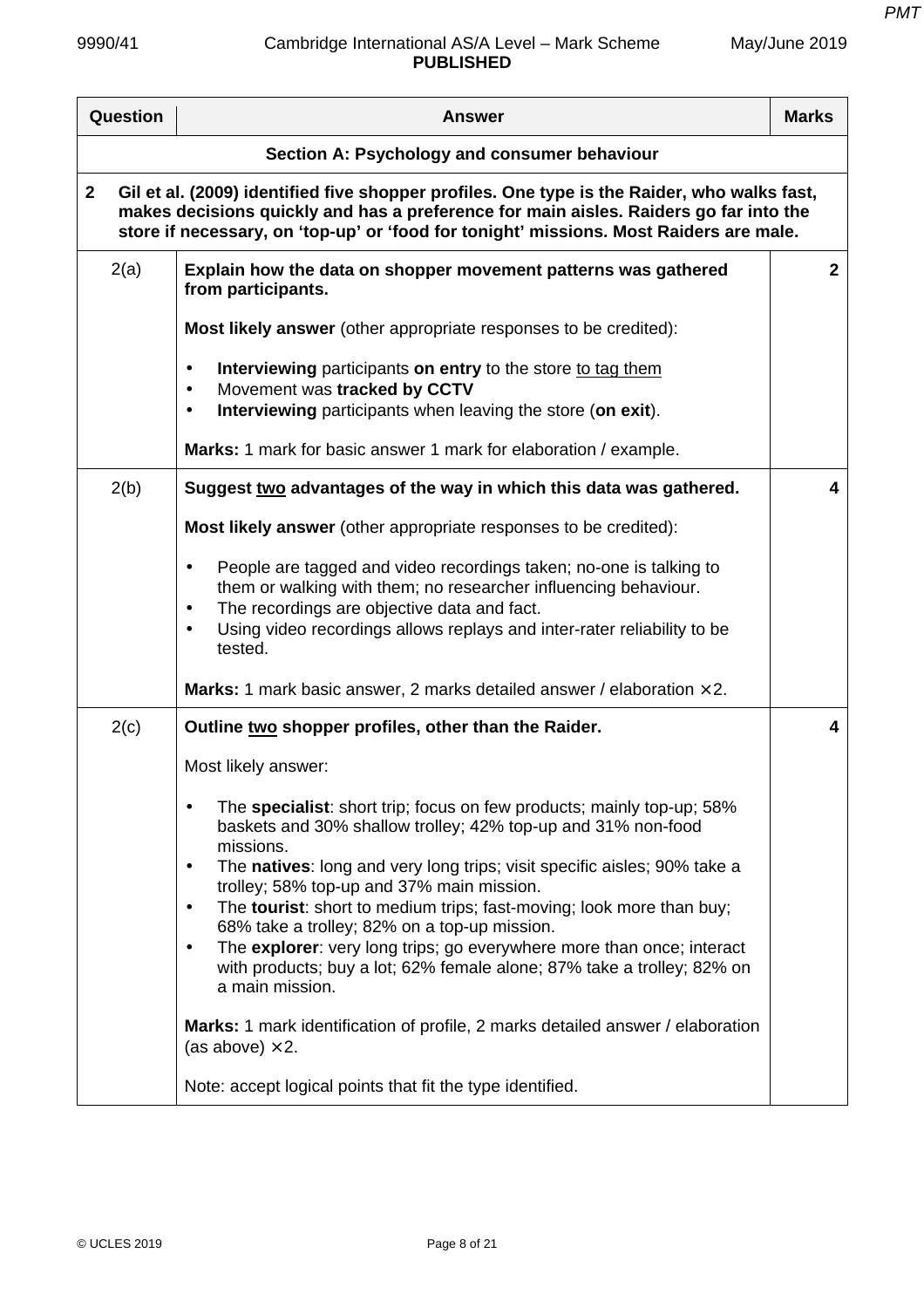| Question | Answer                                                                                                                                                                                                                                                                                                                                                  | <b>Marks</b> |
|----------|---------------------------------------------------------------------------------------------------------------------------------------------------------------------------------------------------------------------------------------------------------------------------------------------------------------------------------------------------------|--------------|
| 2(d)     | Discuss the advantages and disadvantages of studying shopper<br>movement patterns. You should include a conclusion in your answer.                                                                                                                                                                                                                      | 5            |
|          | Marks: Question requires discussion; always plural of each argument,<br>and always requires conclusion.                                                                                                                                                                                                                                                 |              |
|          | 1 mark for each advantage / disadvantage (however detailed) and related<br>to the question up to 4 max. 2 marks max. for two strengths / weaknesses<br>unrelated to the question. 1 mark for conclusion.                                                                                                                                                |              |
|          | Most likely answer (other appropriate responses to be credited):                                                                                                                                                                                                                                                                                        |              |
|          | <b>Advantages</b><br>Studying movement patterns can allow certain products to be placed in<br>highly populated locations<br>Studying movement patterns provides information on how shops should<br>$\bullet$<br>be designed, such as 'store interior layout'<br>Research conducted in a shop / store is high in ecological validity.                    |              |
|          | <b>Disadvantages</b><br>There are too many different types of shopper to provide firm<br>predictions (generalisations)<br>Data gathered from one store (such as a supermarket) can't be<br>generalised to other types of shop / store.<br>Shopper movement patterns conducted in one culture may not apply to<br>$\bullet$<br>people in other cultures. |              |
|          | <b>Conclusion:</b> any appropriate conclusion drawn from the discussion that has<br>been presented. 1 mark if appropriate. A conclusion is a 'decision reached<br>by reasoning' and so a summary of points already made scores 0 marks.                                                                                                                 |              |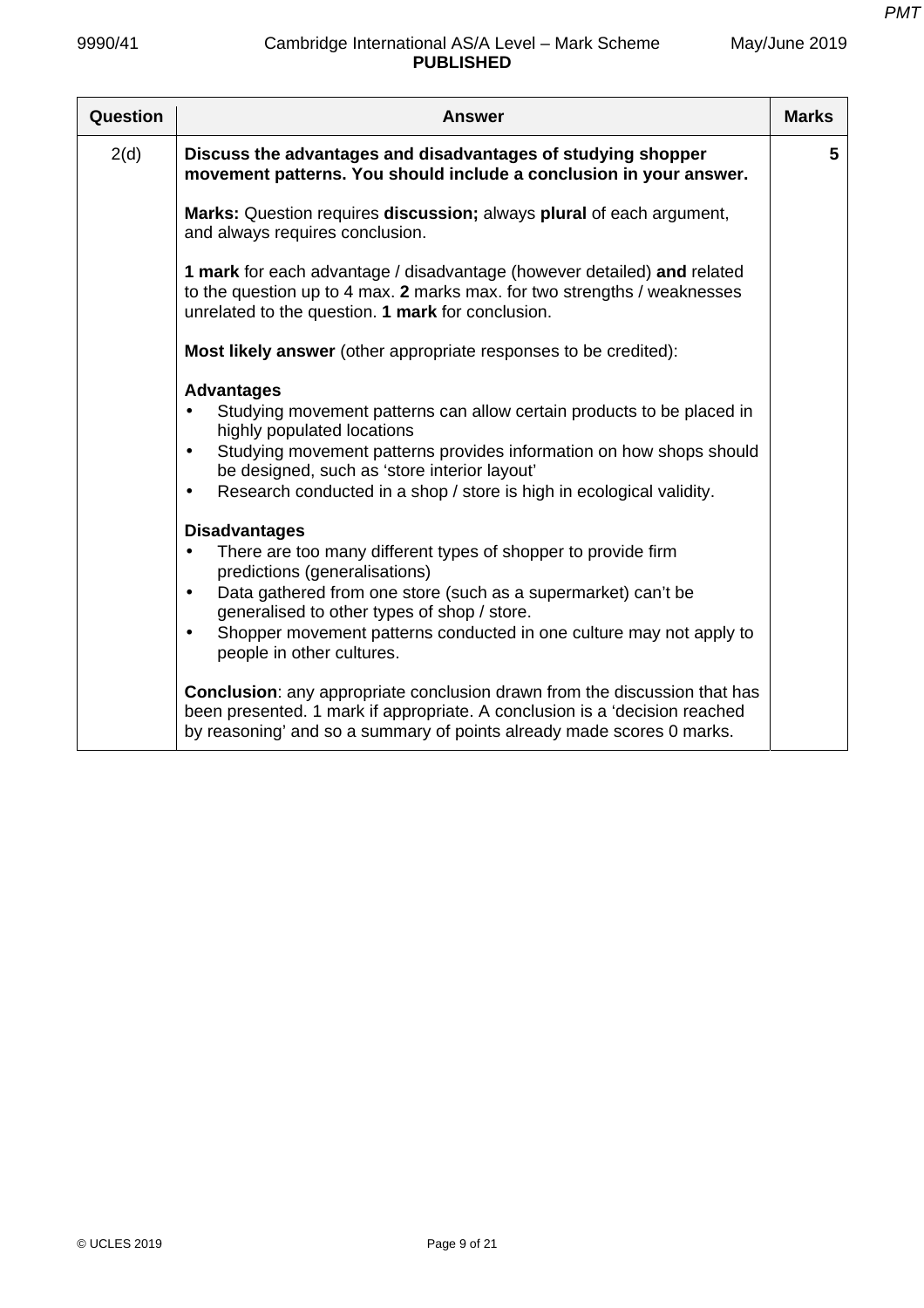| Question                                                                                                                                                                                                                                                                                              | <b>Answer</b>                                                                                                                                                                                                                                                                                                                                                                                                                                                                                                                | <b>Marks</b> |
|-------------------------------------------------------------------------------------------------------------------------------------------------------------------------------------------------------------------------------------------------------------------------------------------------------|------------------------------------------------------------------------------------------------------------------------------------------------------------------------------------------------------------------------------------------------------------------------------------------------------------------------------------------------------------------------------------------------------------------------------------------------------------------------------------------------------------------------------|--------------|
|                                                                                                                                                                                                                                                                                                       | Section A: Psychology and health                                                                                                                                                                                                                                                                                                                                                                                                                                                                                             |              |
| 3                                                                                                                                                                                                                                                                                                     | Newspaper headline: What I say is not what I do.                                                                                                                                                                                                                                                                                                                                                                                                                                                                             |              |
| Health research suggests that what people say they do, does not match what they<br>actually do. This could negatively affect recovery from illness. Roth and Caron (1978)<br>found that objective biochemical tests revealed that people were taking medicine less<br>often than they said they were. |                                                                                                                                                                                                                                                                                                                                                                                                                                                                                                                              |              |
| 3(a)                                                                                                                                                                                                                                                                                                  | Explain what is meant the term 'objective measure of adherence'.                                                                                                                                                                                                                                                                                                                                                                                                                                                             | $\mathbf{2}$ |
|                                                                                                                                                                                                                                                                                                       | <b>Most likely answer</b> (other appropriate responses to be credited):                                                                                                                                                                                                                                                                                                                                                                                                                                                      |              |
|                                                                                                                                                                                                                                                                                                       | Objective is fact, a measure that cannot be disputed; subjective is more<br>$\bullet$<br>anecdotal (e.g. where people say they have taken medicine)<br>For example, if a drug is detected in blood or urine then it is an<br>$\bullet$<br>objective fact.                                                                                                                                                                                                                                                                    |              |
|                                                                                                                                                                                                                                                                                                       | Marks: 1 mark for basic answer. 1 mark for elaboration / example.                                                                                                                                                                                                                                                                                                                                                                                                                                                            |              |
|                                                                                                                                                                                                                                                                                                       | Note: 1 mark max. if 'objective' is defined without reference to adherence.                                                                                                                                                                                                                                                                                                                                                                                                                                                  |              |
| 3(b)                                                                                                                                                                                                                                                                                                  | Outline two examples of biochemical tests of adherence.                                                                                                                                                                                                                                                                                                                                                                                                                                                                      | 4            |
|                                                                                                                                                                                                                                                                                                       | <b>Most likely answer</b> (other appropriate responses to be credited):                                                                                                                                                                                                                                                                                                                                                                                                                                                      |              |
|                                                                                                                                                                                                                                                                                                       | Urine sample: e.g. Gordis et al. found that of 103 children who should<br>$\bullet$<br>have been taking penicillin a urine test revealed only 42% were<br>compliant despite 73% of mothers claiming they had given it to their<br>children. Willcox et al. found when analysing a urine sample only 31%<br>were taking medication as prescribed.<br>Blood test: e.g. analysis of a blood sample can reveal objectively<br>$\bullet$<br>whether any medication has been taken or not. This could be any form<br>of pill, etc. |              |
|                                                                                                                                                                                                                                                                                                       | <b>Marks:</b> 1 mark identification 2 marks detail of test OR detail of relevant<br>study $\times$ 2.                                                                                                                                                                                                                                                                                                                                                                                                                        |              |
|                                                                                                                                                                                                                                                                                                       | Note: 'salivary cortisol' = 0 marks. Cortisol is a stress-related hormone.                                                                                                                                                                                                                                                                                                                                                                                                                                                   |              |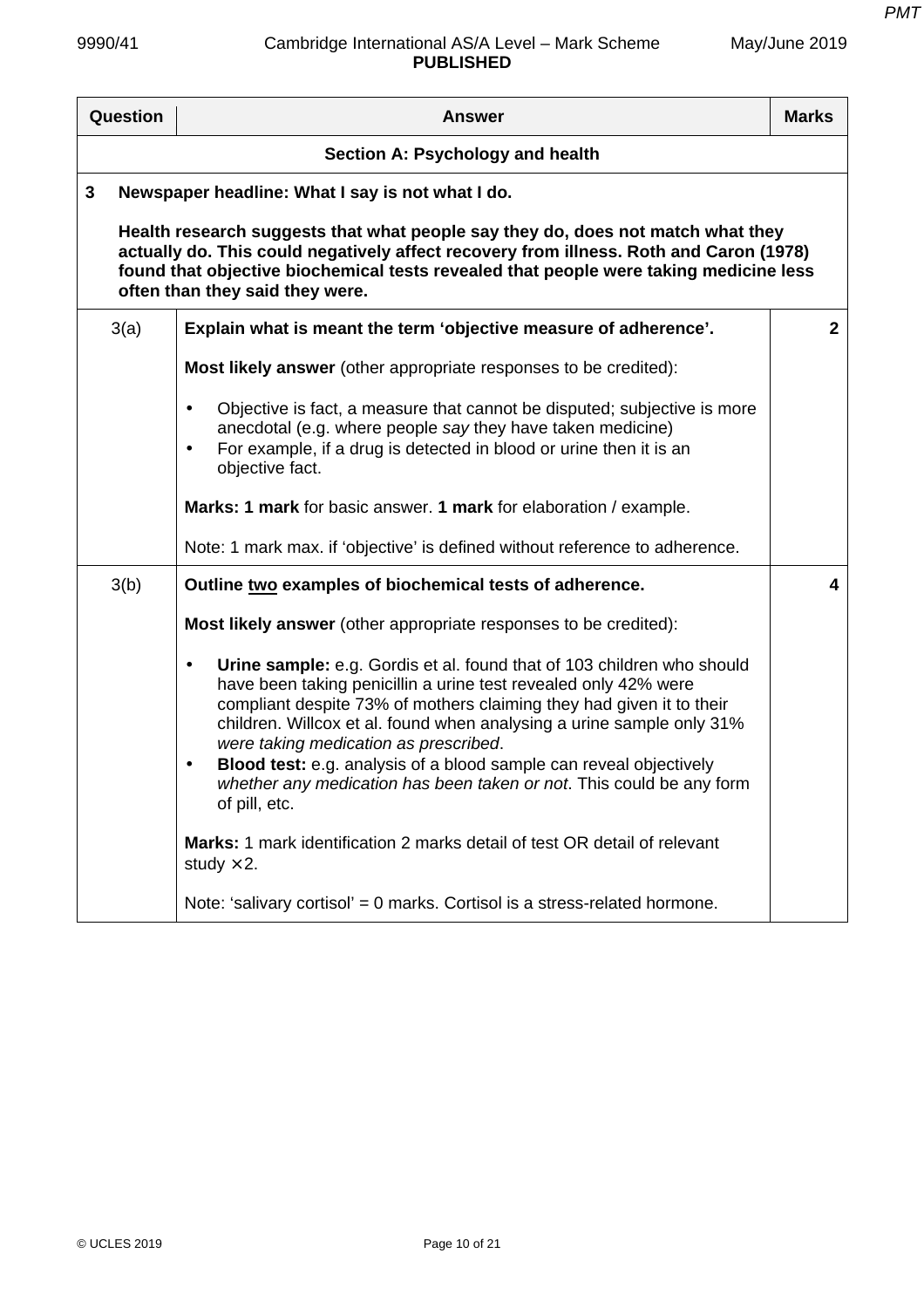| Question | <b>Answer</b>                                                                                                                                                                                                                                                                                                                                                                                                                                                                                                                                                                                                                                          | <b>Marks</b> |
|----------|--------------------------------------------------------------------------------------------------------------------------------------------------------------------------------------------------------------------------------------------------------------------------------------------------------------------------------------------------------------------------------------------------------------------------------------------------------------------------------------------------------------------------------------------------------------------------------------------------------------------------------------------------------|--------------|
| 3(c)     | Suggest two ways to measure adherence objectively, other than<br>biochemical tests.                                                                                                                                                                                                                                                                                                                                                                                                                                                                                                                                                                    | 4            |
|          | <b>Most likely answer</b> (other appropriate responses to be credited):                                                                                                                                                                                                                                                                                                                                                                                                                                                                                                                                                                                |              |
|          | Repeat prescriptions (Sherman et al., 2000) obtaining repeat<br>$\bullet$<br>prescriptions and analysing without patient's knowledge. Assumption is<br>that if prescription repeated the original must have been used.<br>Pill counting (Chung and Naya, 2000) using trackcap or other devise<br>$\bullet$<br>to record number of pills (assumed to have been taken).                                                                                                                                                                                                                                                                                  |              |
|          | Marks: 1 mark basic answer (e.g. identification of measure), 2 marks<br>detailed answer / elaboration $\times$ 2.                                                                                                                                                                                                                                                                                                                                                                                                                                                                                                                                      |              |
|          | Note: biochemical tests (Roth and Caron, 1978) scores zero marks (see<br>stem)                                                                                                                                                                                                                                                                                                                                                                                                                                                                                                                                                                         |              |
| 3(d)     | Discuss the advantages and disadvantages of using biochemical tests<br>to measure adherence. You should include a conclusion in your<br>answer.                                                                                                                                                                                                                                                                                                                                                                                                                                                                                                        | 5            |
|          | Marks: Question requires discussion; always plural of each argument,<br>and always requires conclusion.                                                                                                                                                                                                                                                                                                                                                                                                                                                                                                                                                |              |
|          | 1 mark for each advantage / disadvantage (however detailed) and related<br>to the question up to 4 max. 2 marks max. for two strengths / weaknesses<br>unrelated to the question. 1 mark for conclusion.                                                                                                                                                                                                                                                                                                                                                                                                                                               |              |
|          | Most likely answer (other appropriate responses to be credited):                                                                                                                                                                                                                                                                                                                                                                                                                                                                                                                                                                                       |              |
|          | <b>Advantages:</b><br>Provides objective ('factual') data.<br>Test is reliable (same test repeated on every person)<br>Test is valid (measures substance 'x')<br>$\bullet$                                                                                                                                                                                                                                                                                                                                                                                                                                                                             |              |
|          | Disadvantages:<br>Biochemical methods do not measure the degree of adherence; the<br>presence of a drug or drug marker merely reveals that the patient<br>ingested some amount of the drug at some time and does not indicate<br>that the patient took the proper amount at the proper time.<br>There are individual differences in the absorption and metabolism of<br>$\bullet$<br>drugs and this can lead to variations in recordings of people who are<br>equally compliant.<br>Biomedical checks are much more expensive than any other method so<br>$\bullet$<br>why would expensive tests be conducted to determine levels of non-<br>adherence |              |
|          | <b>Conclusion:</b> any appropriate conclusion drawn from the discussion that has<br>been presented. 1 mark if appropriate. A conclusion is a 'decision reached<br>by reasoning' and so a summary of points already made scores 0 marks.                                                                                                                                                                                                                                                                                                                                                                                                                |              |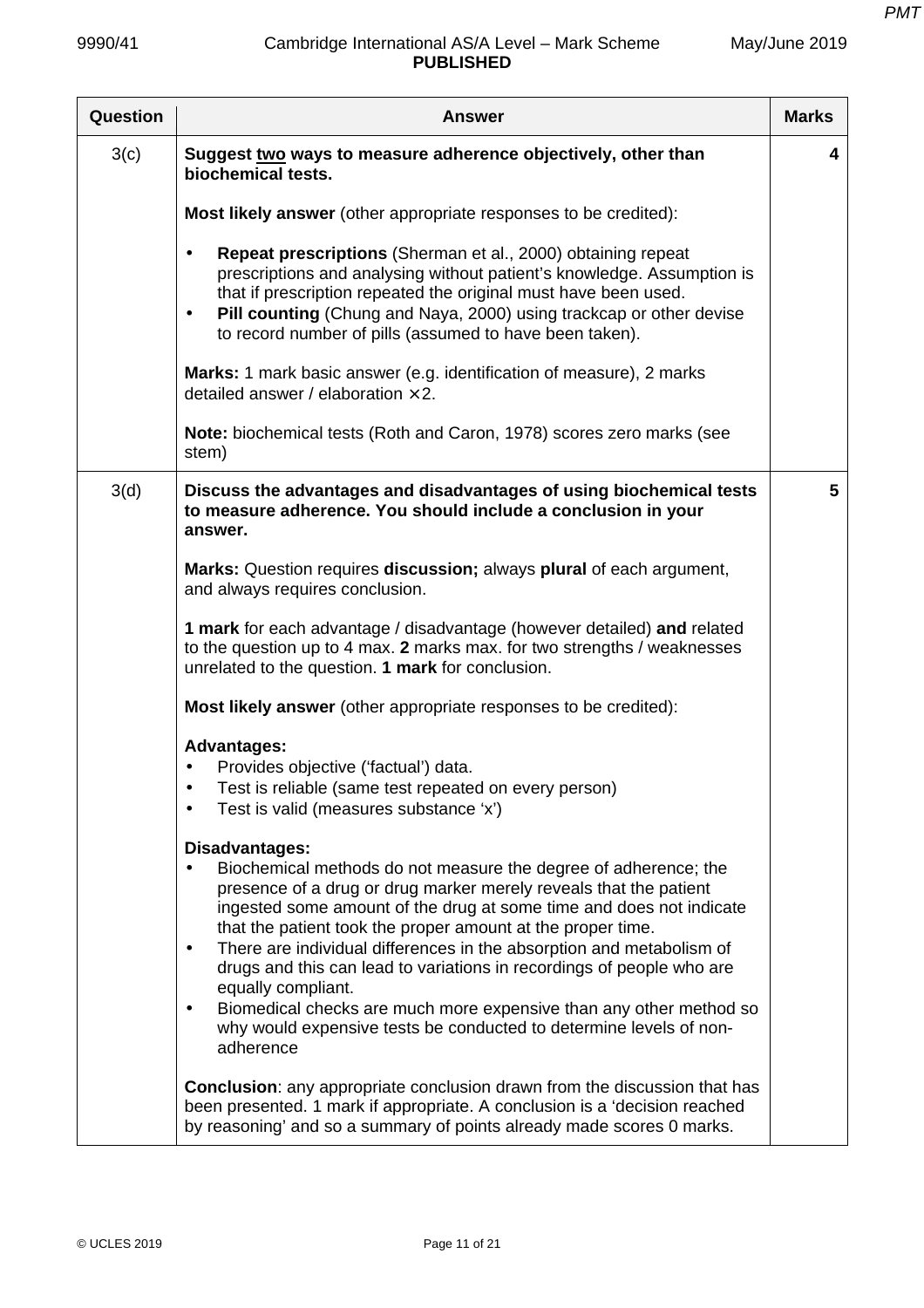*PMT*

| Question                                                                                                                                          | <b>Answer</b>                                                                                                                                                                                                                                                                                                                                                                                                                                                    | <b>Marks</b>            |
|---------------------------------------------------------------------------------------------------------------------------------------------------|------------------------------------------------------------------------------------------------------------------------------------------------------------------------------------------------------------------------------------------------------------------------------------------------------------------------------------------------------------------------------------------------------------------------------------------------------------------|-------------------------|
| Section A: Psychology and organisations                                                                                                           |                                                                                                                                                                                                                                                                                                                                                                                                                                                                  |                         |
| 'The harder I work the more I get paid. It is hard work, but pay is all I need to support my<br>4<br>family. Do I get bored? Yes, of course I do. |                                                                                                                                                                                                                                                                                                                                                                                                                                                                  |                         |
|                                                                                                                                                   | Do I have a sense of job satisfaction? Not at all.                                                                                                                                                                                                                                                                                                                                                                                                               |                         |
|                                                                                                                                                   | Am I motivated? Yes, by the pay. Pay is all I will ever need.' [Factory worker]                                                                                                                                                                                                                                                                                                                                                                                  |                         |
| 4(a)                                                                                                                                              | Explain what is meant by the term intrinsic motivation.                                                                                                                                                                                                                                                                                                                                                                                                          | $\mathbf{2}$            |
|                                                                                                                                                   | <b>Most likely answer</b> (other appropriate responses to be credited):                                                                                                                                                                                                                                                                                                                                                                                          |                         |
|                                                                                                                                                   | Intrinsic motivation is an internal desire to perform a particular task because<br>it gives pleasure or develops a particular skill. Motivation comes from the<br>actual performance of the job or task and gives a sense of achievement and<br>satisfaction. Praise, respect, recognition, empowerment and a sense of<br>belonging are said to be far more powerful motivators than money.<br>Marks: 1 mark for basic answer. 1 mark for elaboration / example. |                         |
| 4(b)                                                                                                                                              | Outline two types of extrinsic reward system that could be used to<br>motivate workers.                                                                                                                                                                                                                                                                                                                                                                          | $\overline{\mathbf{4}}$ |
|                                                                                                                                                   | Most likely answer (other appropriate responses to be credited):                                                                                                                                                                                                                                                                                                                                                                                                 |                         |
|                                                                                                                                                   | Pay (one off amount; commission; percentage pay rise)<br>$\bullet$<br>Bonuses (commission, company profits, holiday bonus)<br>Performance related pay (commission, profit sharing)<br>$\bullet$<br>Non-monetary rewards: company car; food / 'luncheon' vouchers.<br>$\bullet$<br>Any obvious elaboration of the basic term is acceptable as is any example.                                                                                                     |                         |
|                                                                                                                                                   | Marks: 1 marks for identifying e.g. 'pay' 2 marks detailed answer /<br>elaboration / example (e.g. pay a \$50 bonus for every 100 items sold) $\times$ 2.                                                                                                                                                                                                                                                                                                        |                         |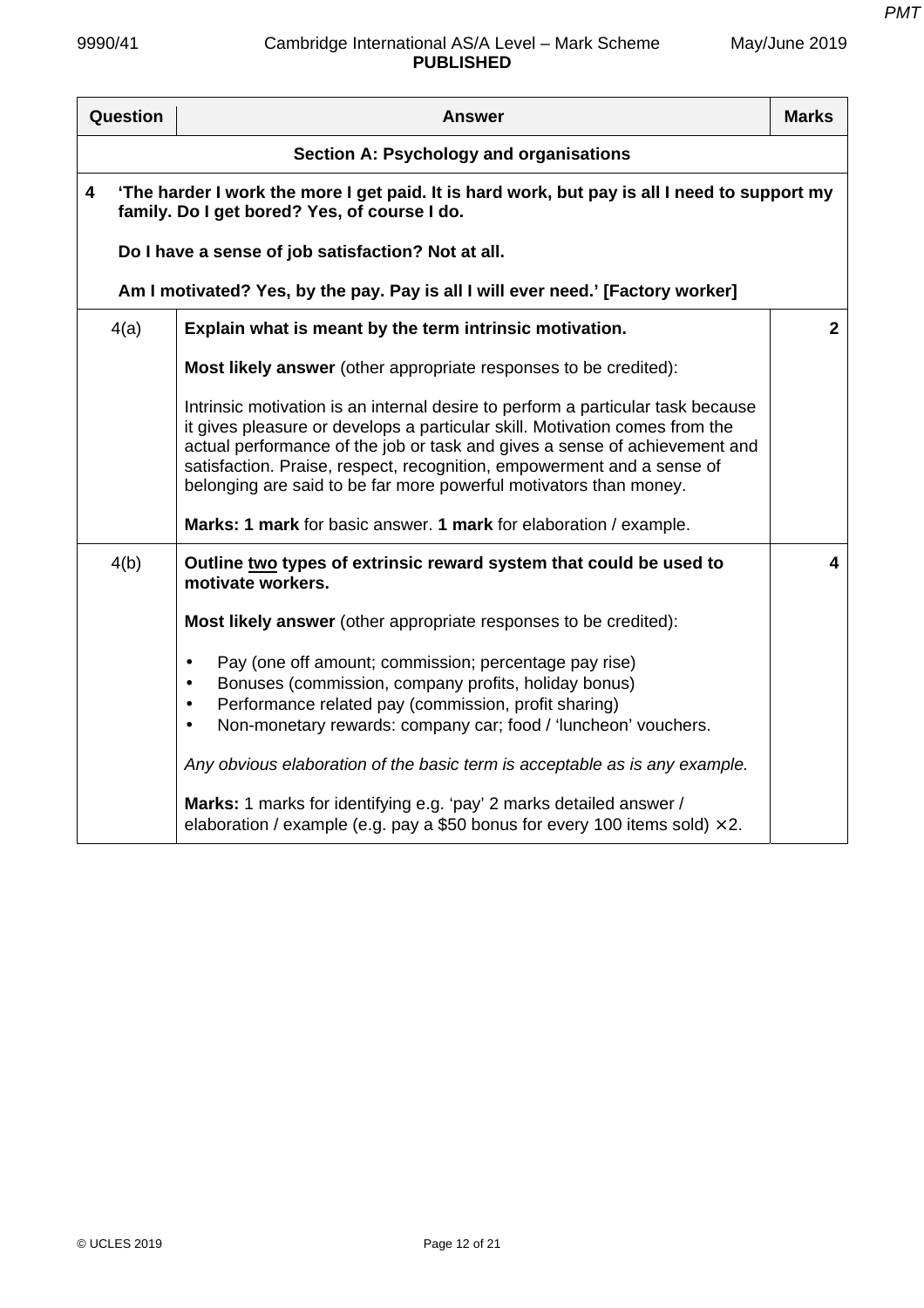# 9990/41 Cambridge International AS/A Level – Mark Scheme **PUBLISHED**

| Question | <b>Answer</b>                                                                                                                                                                                                                                                                                                                                                                                                                                                                                                                                                                            | <b>Marks</b> |
|----------|------------------------------------------------------------------------------------------------------------------------------------------------------------------------------------------------------------------------------------------------------------------------------------------------------------------------------------------------------------------------------------------------------------------------------------------------------------------------------------------------------------------------------------------------------------------------------------------|--------------|
| 4(c)     | Outline two cognitive theories of motivation, other than equity theory<br>(Adams, 1963).                                                                                                                                                                                                                                                                                                                                                                                                                                                                                                 | 4            |
|          | <b>Most likely answer</b> (other appropriate responses to be credited):                                                                                                                                                                                                                                                                                                                                                                                                                                                                                                                  |              |
|          | The syllabus lists three cognitive theories:                                                                                                                                                                                                                                                                                                                                                                                                                                                                                                                                             |              |
|          | <b>Goal-setting theory</b> by Latham and Locke believe that people can be<br>motivated by setting goals and when it is achieved a sense of<br>achievement results. Goal-setting has five principles: Clarity, challenge,<br>commitment, effectiveness and task complexity.<br>The VIE (or expectancy) theory (Vroom, 1964) believes that workers<br>$\bullet$<br>are rational and decision making is guided by potential costs (negative<br>outcomes) and rewards (positive outcomes)<br>$M = E \times I \times V$ or motivation = expectancy $\times$ instrumentality $\times$ valence. |              |
|          | Marks: 1 mark basic answer, 2 marks detailed answer / elaboration /<br>example $\times$ 2. Equity theory scores no marks.                                                                                                                                                                                                                                                                                                                                                                                                                                                                |              |
|          | Note: Maslow's theory $= 0$ as it is a need theory, as is that by Alderfer and<br>McClelland.                                                                                                                                                                                                                                                                                                                                                                                                                                                                                            |              |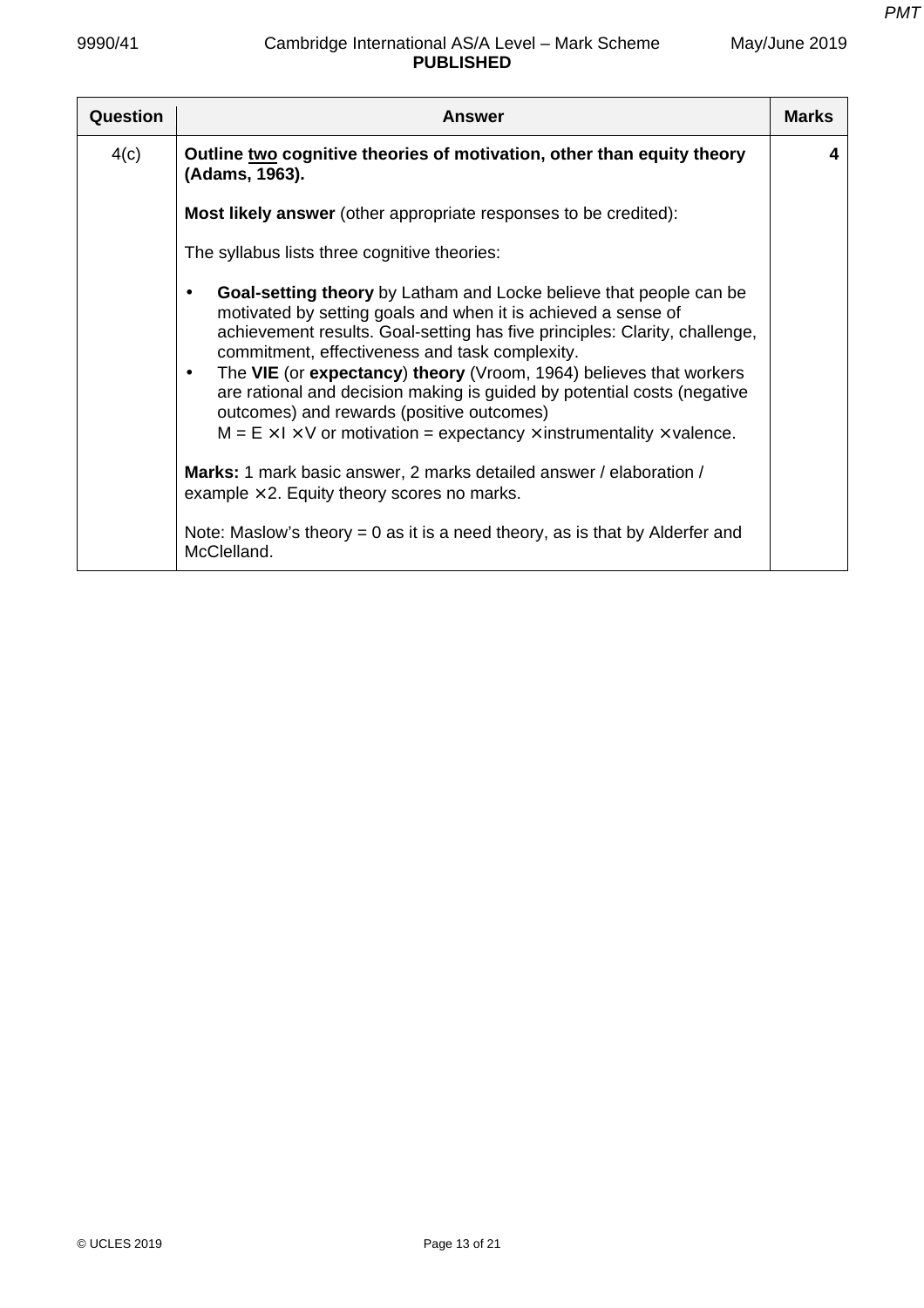| Question | <b>Answer</b>                                                                                                                                                                                                                                                                                                                              | <b>Marks</b> |
|----------|--------------------------------------------------------------------------------------------------------------------------------------------------------------------------------------------------------------------------------------------------------------------------------------------------------------------------------------------|--------------|
| 4(d)     | Discuss the advantages and disadvantages of different types of<br>reward systems used to motivate workers. You should include a<br>conclusion in your answer.                                                                                                                                                                              | 5            |
|          | Marks: Question requires discussion; always plural of each argument,<br>and always requires conclusion.                                                                                                                                                                                                                                    |              |
|          | 1 mark for each advantage / disadvantage (however detailed) and related<br>to the question up to 4 max. 2 marks max. for two strengths / weaknesses<br>unrelated to the question. 1 mark for conclusion.                                                                                                                                   |              |
|          | Most likely answer (other appropriate responses to be credited):                                                                                                                                                                                                                                                                           |              |
|          | Answers could focus on style as applied in an organisation OR could focus<br>on measures used to determine styles.                                                                                                                                                                                                                         |              |
|          | Advantage:<br>Extrinsic – increases in pay, bonuses, etc. Money = food and increased<br>$\bullet$<br>standard of living<br>Extrinsic – pay = social status – more pay = higher status<br>$\bullet$<br>Intrinsic – increase in self-worth and self-esteem.<br>$\bullet$<br>Intrinsic – may lead to self-actualisation (Maslow)<br>$\bullet$ |              |
|          | Disadvantage:<br>Extrinsic – work as means to end; no value in work, just a job that pays<br>$\bullet$<br>money<br>Extrinsic – may be lack of job satisfaction<br>$\bullet$<br>Intrinsic – may feel good about oneself, but perhaps low pay<br>$\bullet$                                                                                   |              |
|          | Conclusion: any appropriate conclusion drawn from the discussion that has<br>been presented. 1 mark if appropriate. A conclusion is a 'decision reached<br>by reasoning' and so a summary of points already made scores 0 marks.                                                                                                           |              |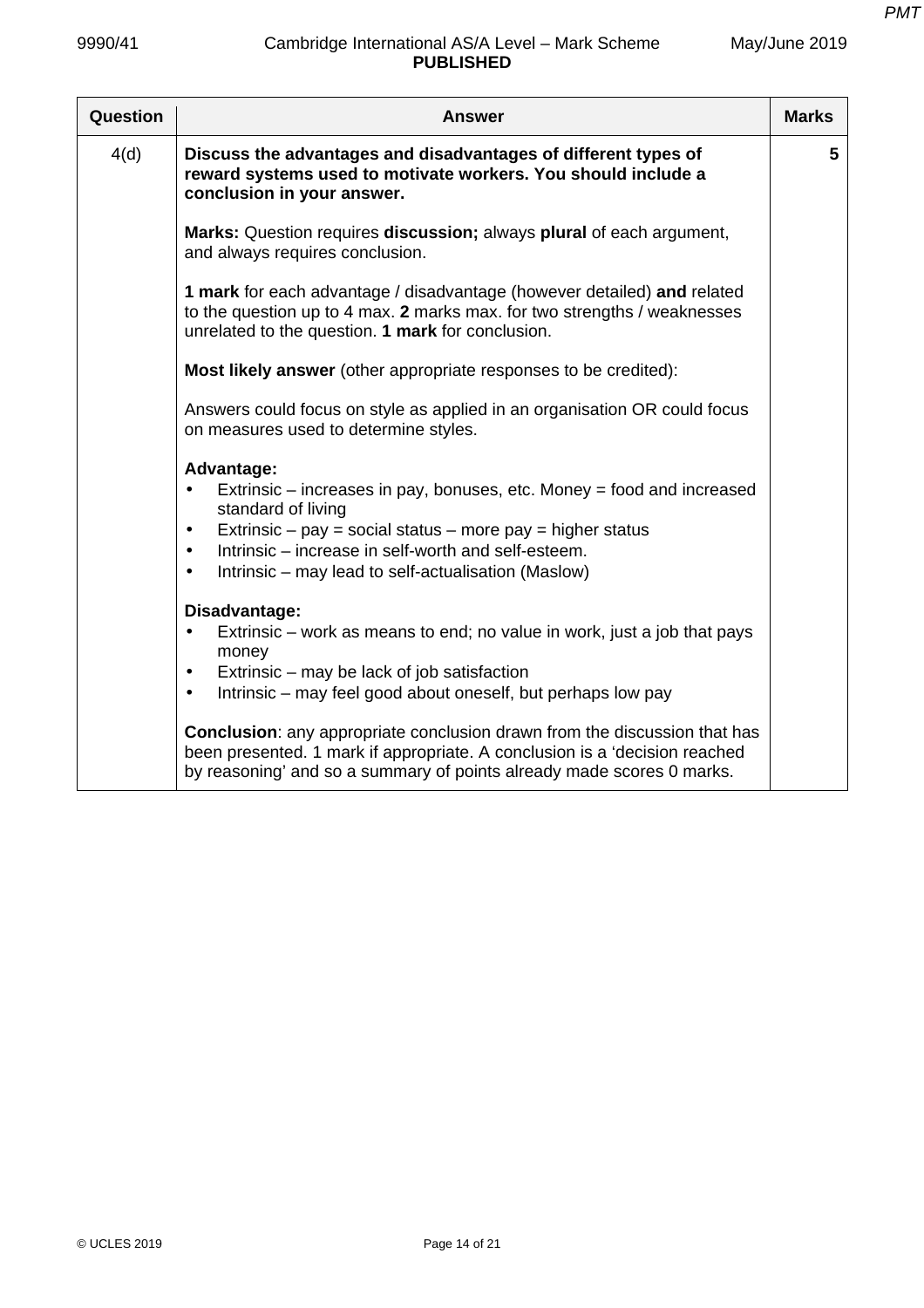| Question | <b>Answer</b>                                                                                                                                                                                                                                                                                                                                                                                                                                                                                         | <b>Marks</b> |
|----------|-------------------------------------------------------------------------------------------------------------------------------------------------------------------------------------------------------------------------------------------------------------------------------------------------------------------------------------------------------------------------------------------------------------------------------------------------------------------------------------------------------|--------------|
|          | <b>Section B</b>                                                                                                                                                                                                                                                                                                                                                                                                                                                                                      |              |
| 5(a)     | Design a study to investigate the long-term effectiveness of<br>antipsychotic drugs in patients with schizophrenia.                                                                                                                                                                                                                                                                                                                                                                                   | 10           |
|          | Marks: use generic levels of response, 'Design a study' question part (a).                                                                                                                                                                                                                                                                                                                                                                                                                            |              |
|          | Additional: Candidates should design the study showing evidence of<br>design features appropriate to the named method. The named method is:<br>any appropriate method.                                                                                                                                                                                                                                                                                                                                |              |
|          | <b>Specific features:</b><br><b>Experiments:</b> type, IV, DV, controls, experimental design.<br><b>Observations:</b> type, setting, response categories, sampling frame,<br>$\bullet$<br>number of observers.<br>Questionnaires / Interviews: type, setting, example questions. Scoring<br>$\bullet$<br>/ rating scale, analysis of responses.<br>General features of research methodology: sampling technique &<br>$\bullet$<br>sample, type of data, ethics, reliability, validity, data analysis. |              |
| 5(b)     | Explain the psychological and methodological evidence on which your<br>study is based.                                                                                                                                                                                                                                                                                                                                                                                                                | 8            |
|          | Marks: use generic levels of response, 'Design a study' question part (b).                                                                                                                                                                                                                                                                                                                                                                                                                            |              |
|          | Note: If only methodological or psychological explanation is provided max. 5<br>marks                                                                                                                                                                                                                                                                                                                                                                                                                 |              |
|          | Candidates are expected to explain the reasons for the suggested design in<br>part (a). Explanation should be both psychological and methodological.<br>Psychological to include appropriate theory or research.                                                                                                                                                                                                                                                                                      |              |
|          | Additional: candidates are expected to justify their decisions or evidence<br>presented regarding the design made in answer to question part (a).                                                                                                                                                                                                                                                                                                                                                     |              |
|          | <b>Syllabus:</b> biochemical (antipsychotics and atypical antipsychotics)                                                                                                                                                                                                                                                                                                                                                                                                                             |              |
|          | <b>Psychological:</b> First generation antipsychotics work as 'chemical cosh'<br>(e.g. chlorpromazine). Second generation = atypical anti-psychotics worked<br>by blocking dopamine receptors and fewer side effects. Third generation<br>(e.g. Aripiprazole).                                                                                                                                                                                                                                        |              |
|          | <b>Methodological:</b> explanation of method using general and specific features<br>as above.                                                                                                                                                                                                                                                                                                                                                                                                         |              |
|          | Note: 2 marks max. if psychological knowledge is not related to answer.                                                                                                                                                                                                                                                                                                                                                                                                                               |              |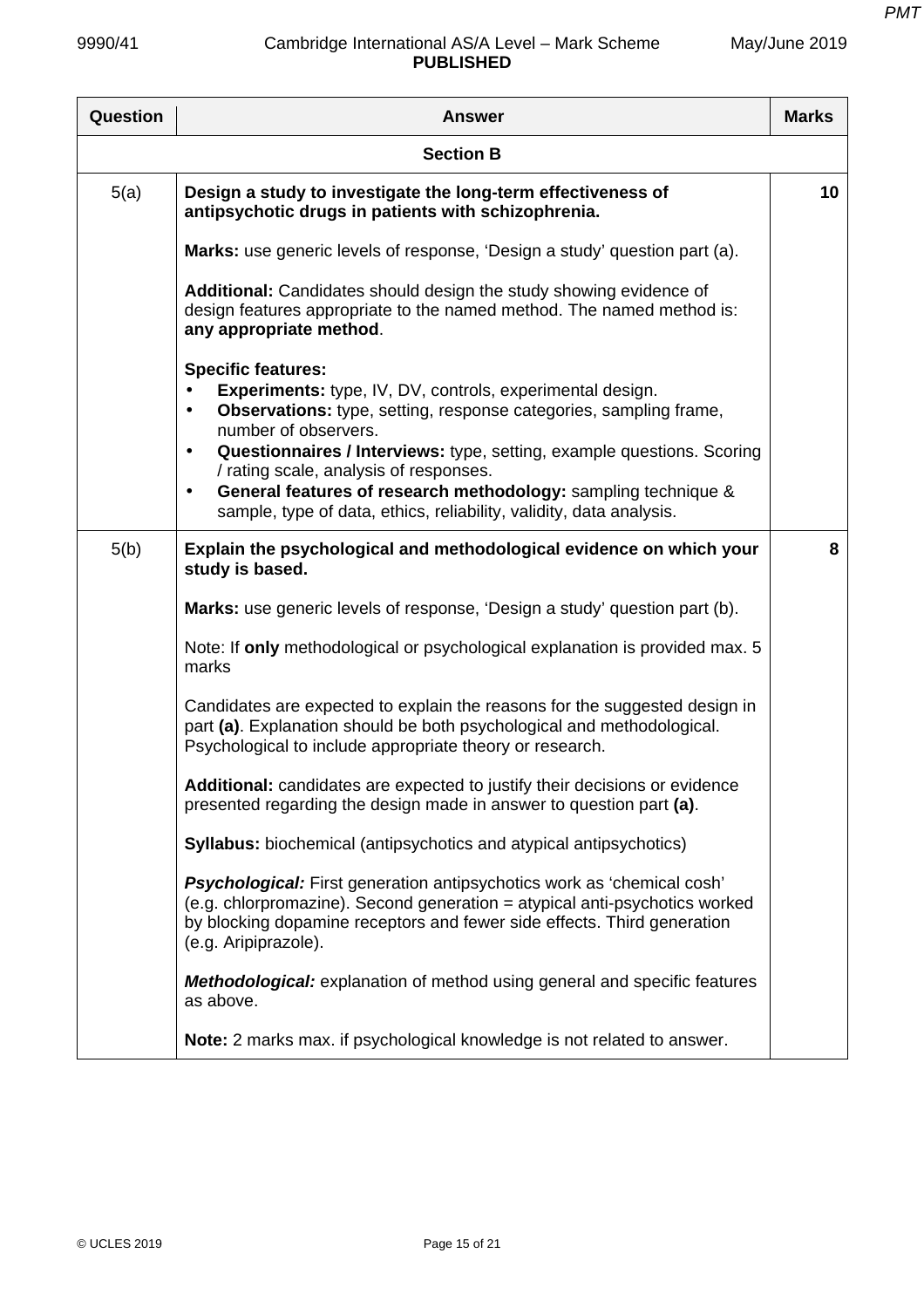| Question | <b>Answer</b>                                                                                                                                                                                                                                                                                                                                                                                                                                                      | <b>Marks</b> |
|----------|--------------------------------------------------------------------------------------------------------------------------------------------------------------------------------------------------------------------------------------------------------------------------------------------------------------------------------------------------------------------------------------------------------------------------------------------------------------------|--------------|
| 6(a)     | Design a study using an observation to investigate the responses of<br>ten people waiting in a queue when two males intrude into that queue.                                                                                                                                                                                                                                                                                                                       | 10           |
|          | Marks: use generic levels of response, 'Design a study' question part (a).                                                                                                                                                                                                                                                                                                                                                                                         |              |
|          | Additional: Candidates should design the study showing evidence of<br>design features appropriate to the named method. The named method is:<br>observation.                                                                                                                                                                                                                                                                                                        |              |
|          | <b>Specific features:</b><br>Observations: type, setting, response categories, sampling frame,<br>number of observers.<br>General features of research methodology: sampling technique &<br>$\bullet$<br>sample, type of data, ethics, reliability, validity, data analysis.                                                                                                                                                                                       |              |
| 6(b)     | Explain the psychological and methodological evidence on which your<br>study is based.                                                                                                                                                                                                                                                                                                                                                                             | 8            |
|          | Marks: use generic levels of response, 'Design a study' question part (b).                                                                                                                                                                                                                                                                                                                                                                                         |              |
|          | Note: If only methodological or psychological explanation is provided max. 5<br>marks.                                                                                                                                                                                                                                                                                                                                                                             |              |
|          | Candidates are expected to explain the reasons for the suggested design in<br>part (a). Explanation should be both psychological and methodological.<br>Psychological to include appropriate theory or research.                                                                                                                                                                                                                                                   |              |
|          | Additional: candidates are expected to justify their decisions or evidence<br>presented regarding the design made in answer to question part (a).                                                                                                                                                                                                                                                                                                                  |              |
|          | <b>Syllabus:</b> defending place in a queue (Milgram et al., 1986)                                                                                                                                                                                                                                                                                                                                                                                                 |              |
|          | <b>Psychological:</b> Quote from Milgram study: Confederates intruded<br>themselves into 129 naturally occurring waiting lines; the defensive<br>reactions of the queuers were noted. Queuers following the point of intrusion<br>were more likely to object than those who preceded it; two intruders<br>provoked more reaction than a single intruder; and buffers (passive<br>confederates standing in line) dampened the queue's response to the<br>intruders. |              |
|          | In the study by Milgram stooges 'pushed-in' to a queue and observers noted<br>what happened. Those at the back of the queue complained more; there<br>were more complaints when there were two stooges rather than one.                                                                                                                                                                                                                                            |              |
|          | <b>Methodological:</b> explanation of method using general and specific features<br>as above.                                                                                                                                                                                                                                                                                                                                                                      |              |
|          | Note: 2 marks max. if psychological knowledge is not related to answer.                                                                                                                                                                                                                                                                                                                                                                                            |              |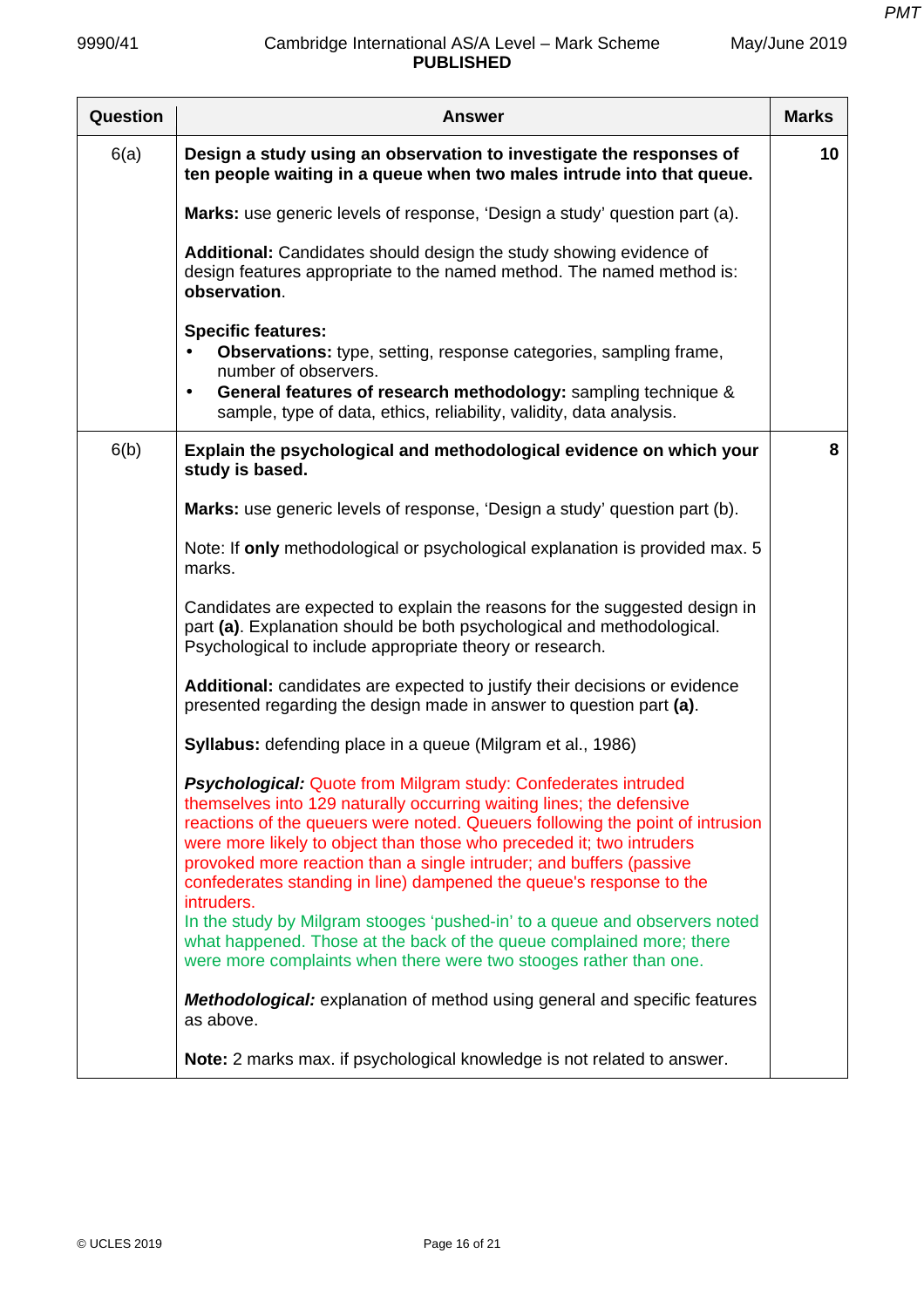| Question | <b>Answer</b>                                                                                                                                                                                                                                                                                                                                                                              | <b>Marks</b> |
|----------|--------------------------------------------------------------------------------------------------------------------------------------------------------------------------------------------------------------------------------------------------------------------------------------------------------------------------------------------------------------------------------------------|--------------|
| 7(a)     | Design a study using a questionnaire to investigate the characteristics<br>of people who attend or fail to attend appointments with a medical<br>practitioner.                                                                                                                                                                                                                             | 10           |
|          | Marks: use generic levels of response, 'Design a study question' part (a).                                                                                                                                                                                                                                                                                                                 |              |
|          | Additional: Candidates should design the study showing evidence of<br>design features appropriate to the named method. The named method is:<br>questionnaire.                                                                                                                                                                                                                              |              |
|          | <b>Specific features:</b><br>Questionnaires: type, setting, example questions. Scoring / rating<br>$\bullet$<br>scale, analysis of responses.<br>General features of research methodology: sampling technique &<br>$\bullet$<br>sample, type of data, ethics, reliability, validity, data analysis.                                                                                        |              |
| 7(b)     | Explain the psychological and methodological evidence on which your<br>study is based.                                                                                                                                                                                                                                                                                                     | 8            |
|          | Marks: use generic levels of response 'Design a study' question part (b).                                                                                                                                                                                                                                                                                                                  |              |
|          | Note: If only methodological or psychological explanation is provided max. 5<br>marks                                                                                                                                                                                                                                                                                                      |              |
|          | Candidates are expected to explain the reasons for the suggested design in<br>part (a). Explanation should be both psychological and methodological.<br>Psychological to include appropriate theory or research.                                                                                                                                                                           |              |
|          | Additional: candidates are expected to justify their decisions or evidence<br>presented regarding the design made in answer to question part (a).                                                                                                                                                                                                                                          |              |
|          | <b>Syllabus:</b> types of non-adherence (failure to follow treatment; failure to<br>attend appointment) & problems caused by non-adherence                                                                                                                                                                                                                                                 |              |
|          | <b>Psychological:</b> Answers could be wide-ranging and include (i) people who<br>apply rational adherence and attend or don't attend for good reason. (ii)<br>people who don't attend because they are delaying treatment (e.g. Safer et<br>al.). (iii) people who avoid 'medical things' because they may have a blood<br>or injection phobia. Any appropriate answer to receive credit. |              |
|          | <b>Methodological:</b> explanation of method using general and specific features<br>as above.                                                                                                                                                                                                                                                                                              |              |
|          | Note: 2 marks max. if psychological knowledge is not related to answer.                                                                                                                                                                                                                                                                                                                    |              |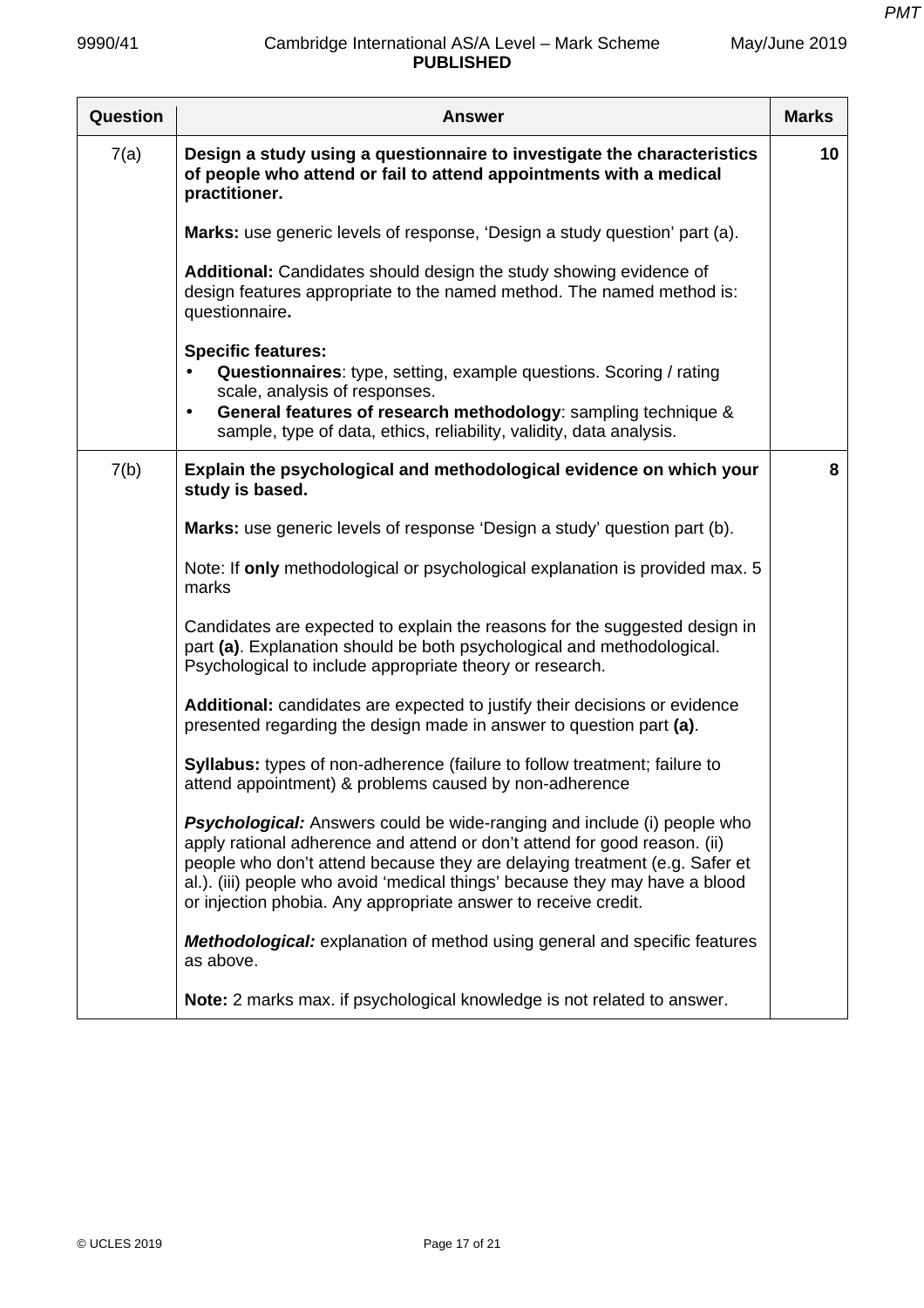# 9990/41 Cambridge International AS/A Level – Mark Scheme **PUBLISHED**

| Question | <b>Answer</b>                                                                                                                                                                                                                                                                                                                                                                      | <b>Marks</b> |
|----------|------------------------------------------------------------------------------------------------------------------------------------------------------------------------------------------------------------------------------------------------------------------------------------------------------------------------------------------------------------------------------------|--------------|
| 8(a)     | Design a study using an interview to investigate the extent to which<br>workers believe equity theory (Adams, 1963) applies to them.                                                                                                                                                                                                                                               | 10           |
|          | Marks: use generic levels of response, 'Design a study question' part (a).                                                                                                                                                                                                                                                                                                         |              |
|          | Additional: Candidates should design the study showing evidence of<br>design features appropriate to the named method. The named method is:<br>interview.                                                                                                                                                                                                                          |              |
|          | <b>Specific features:</b><br><b>Interviews:</b> type, setting, example questions. Scoring / rating scale,<br>analysis of responses.<br>General features of research methodology: sampling technique &<br>$\bullet$<br>sample, type of data, ethics, reliability, validity, data analysis.                                                                                          |              |
| 8(b)     | Explain the psychological and methodological evidence on which your                                                                                                                                                                                                                                                                                                                | 8            |
|          | study is based.                                                                                                                                                                                                                                                                                                                                                                    |              |
|          | Marks: use generic levels of response, 'Design a study' question part (b).                                                                                                                                                                                                                                                                                                         |              |
|          | Note: If only methodological or psychological explanation is provided max. 5<br>marks                                                                                                                                                                                                                                                                                              |              |
|          | Candidates are expected to explain the reasons for the suggested design in<br>part (a). Explanation should be both psychological and methodological.<br>Psychological to include appropriate theory or research.                                                                                                                                                                   |              |
|          | Additional: candidates are expected to justify their decisions or evidence<br>presented regarding the design made in answer to question part (a).                                                                                                                                                                                                                                  |              |
|          | <b>Syllabus: equity theory (Adams, 1963)</b>                                                                                                                                                                                                                                                                                                                                       |              |
|          | <b>Psychological:</b> When people feel treated fairly they are more likely to be<br>motivated; when they feel unfairly treated they are prone to feelings of<br>disaffection and demotivation. Employees seek to maintain equity between<br>the inputs that they bring to a job and the outcomes that they receive from it<br>against the perceived inputs and outcomes of others. |              |
|          | <b>Methodological:</b> explanation of method using general and specific features<br>as above.                                                                                                                                                                                                                                                                                      |              |
|          | Note: 2 marks max. if psychological knowledge is not related to answer.                                                                                                                                                                                                                                                                                                            |              |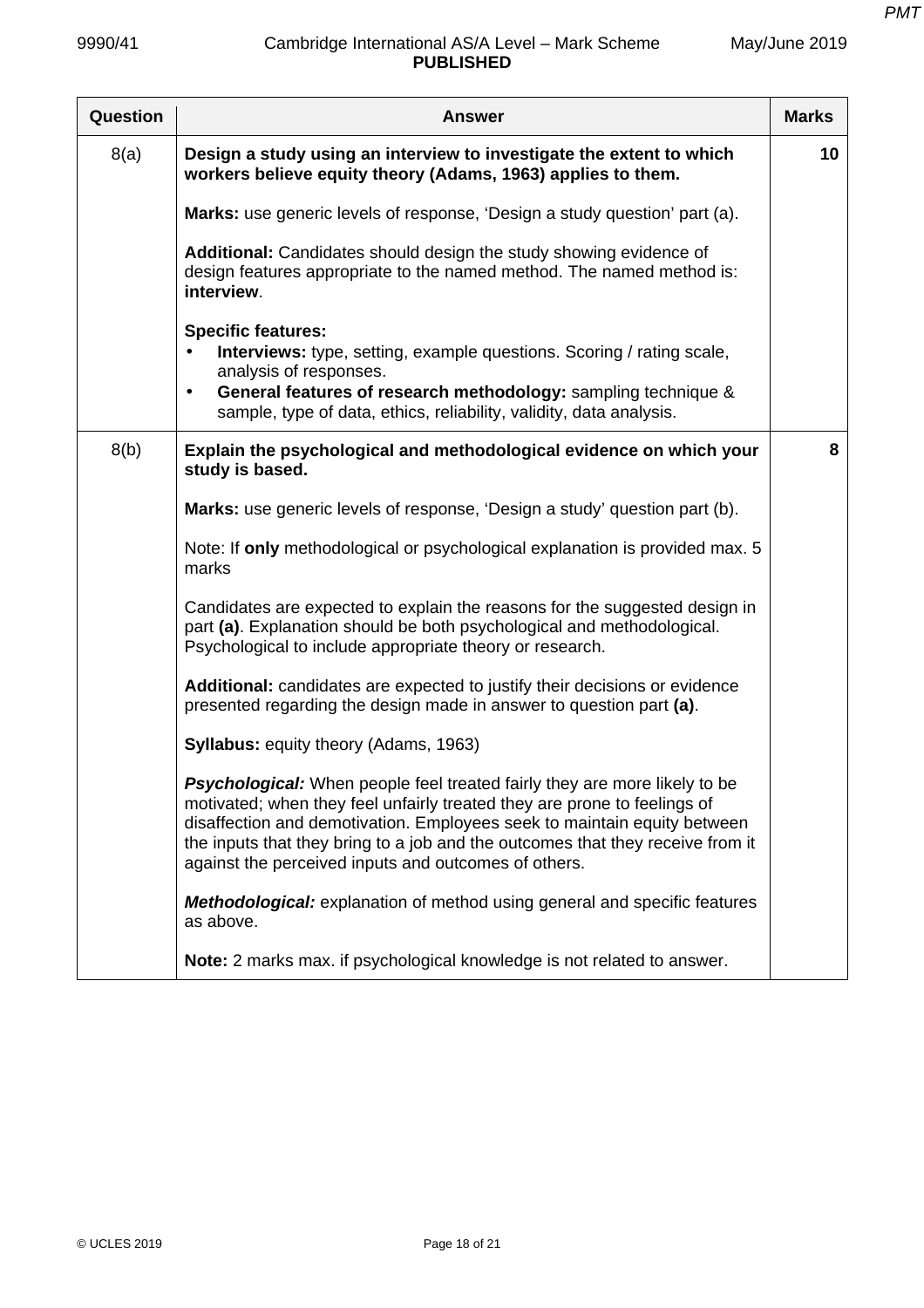| Question         | <b>Answer</b>                                                                                                                                                                                                                                                                                                                                                                                                                                                                                                                                                                                                                                                                                                                                                                                                                                  | <b>Marks</b> |
|------------------|------------------------------------------------------------------------------------------------------------------------------------------------------------------------------------------------------------------------------------------------------------------------------------------------------------------------------------------------------------------------------------------------------------------------------------------------------------------------------------------------------------------------------------------------------------------------------------------------------------------------------------------------------------------------------------------------------------------------------------------------------------------------------------------------------------------------------------------------|--------------|
| <b>Section C</b> |                                                                                                                                                                                                                                                                                                                                                                                                                                                                                                                                                                                                                                                                                                                                                                                                                                                |              |
| 9                | 'The biochemical explanation is the only scientific explanation for<br>impulse control disorders.'                                                                                                                                                                                                                                                                                                                                                                                                                                                                                                                                                                                                                                                                                                                                             | 12           |
|                  | To what extent do you agree with this statement? Use examples of<br>research you have studied to support your answer.                                                                                                                                                                                                                                                                                                                                                                                                                                                                                                                                                                                                                                                                                                                          |              |
|                  | Marks: use generic levels of response in table C.                                                                                                                                                                                                                                                                                                                                                                                                                                                                                                                                                                                                                                                                                                                                                                                              |              |
|                  | Syllabus: causes of impulse control disorders and non-substance addictive<br>disorder; biochemical: dopamine                                                                                                                                                                                                                                                                                                                                                                                                                                                                                                                                                                                                                                                                                                                                   |              |
|                  | Most likely (any other appropriate responses should be credited):                                                                                                                                                                                                                                                                                                                                                                                                                                                                                                                                                                                                                                                                                                                                                                              |              |
|                  | For:<br>Biochemical explanations are scientific in that their function can easily<br>$\bullet$<br>be tested and results are reliable and valid. Data is mainly objective.<br>Experiments can be conducted with variables controlled and cause and<br>$\bullet$<br>effect being shown.<br>Studies have shown e.g. Vroon et al. (2010) the function of dopamine.<br>$\bullet$<br><b>Against:</b><br>Biochemical explanations are reductionist in that 'dopamine' works in<br>conjunction with other systems e.g. as shown in Miller's (2010) feelings-<br>states theory.<br>There are alternative explanations for impulse control disorders (e.g.<br>$\bullet$<br>cognitive behavioural)<br>Alternative explanations such as 'positive reinforcement' is based on<br>$\bullet$<br>observable behaviour which is also objective and measureable. |              |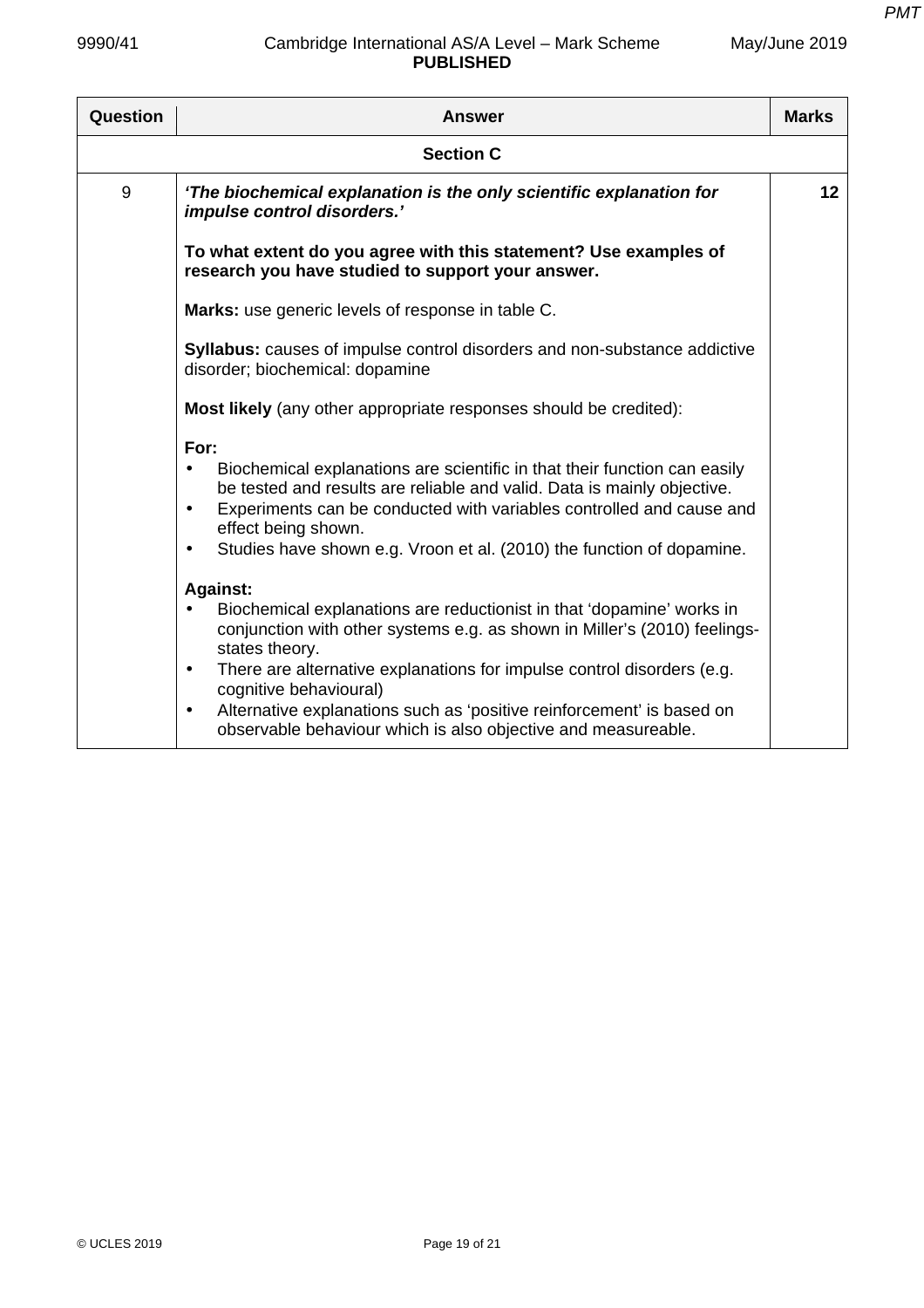| Question | Answer                                                                                                                                                                                                                                                                                                                                                                                                                                                                                                                                                                 | <b>Marks</b> |
|----------|------------------------------------------------------------------------------------------------------------------------------------------------------------------------------------------------------------------------------------------------------------------------------------------------------------------------------------------------------------------------------------------------------------------------------------------------------------------------------------------------------------------------------------------------------------------------|--------------|
| 10       | 'The AIDA model, which identifies the stages of the advertising<br>process, applies to all cultures.'                                                                                                                                                                                                                                                                                                                                                                                                                                                                  | 12           |
|          | To what extent do you agree with this statement? Use examples of<br>research you have studied to support your answer.                                                                                                                                                                                                                                                                                                                                                                                                                                                  |              |
|          | Marks: use generic levels of response in table C.                                                                                                                                                                                                                                                                                                                                                                                                                                                                                                                      |              |
|          | <b>Syllabus:</b> AIDA model (and updates of it)<br>AIDA model = stages of consumer decision-making. Gain Attention, hold<br>Interest, arouse Desire and achieve Action                                                                                                                                                                                                                                                                                                                                                                                                 |              |
|          | Most likely (any other appropriate responses should be credited):                                                                                                                                                                                                                                                                                                                                                                                                                                                                                                      |              |
|          | Does:<br>The model identifies stages, but not specifics of any stage (i.e. how it<br>$\bullet$<br>might vary across cultures).<br>The model identifies cognitive decision-making (get Attention, maintain<br>$\bullet$<br>Interest, create Desire and Action results) which applies to all people.<br>The model is holist rather than reductionist and it can be applied in<br>$\bullet$<br>different ways / adapted by different cultures.<br>The model is over 100 years old, and as it (and variations of it) are<br>$\bullet$<br>going strong it must have appeal. |              |
|          | Does not:                                                                                                                                                                                                                                                                                                                                                                                                                                                                                                                                                              |              |
|          | The model is based on consumerism and consumerism is very different<br>$\bullet$<br>in some cultures (e.g. cultures where there is no television, shopping<br>mall, etc.)                                                                                                                                                                                                                                                                                                                                                                                              |              |
|          | There are always individual differences (e.g. as there are different types<br>$\bullet$<br>of shopper) and so there will also be cultural differences                                                                                                                                                                                                                                                                                                                                                                                                                  |              |
|          | The model is based on western culture (it began in the USA) and<br>$\bullet$<br>material wealth. Some cultures are less materialistic.                                                                                                                                                                                                                                                                                                                                                                                                                                 |              |